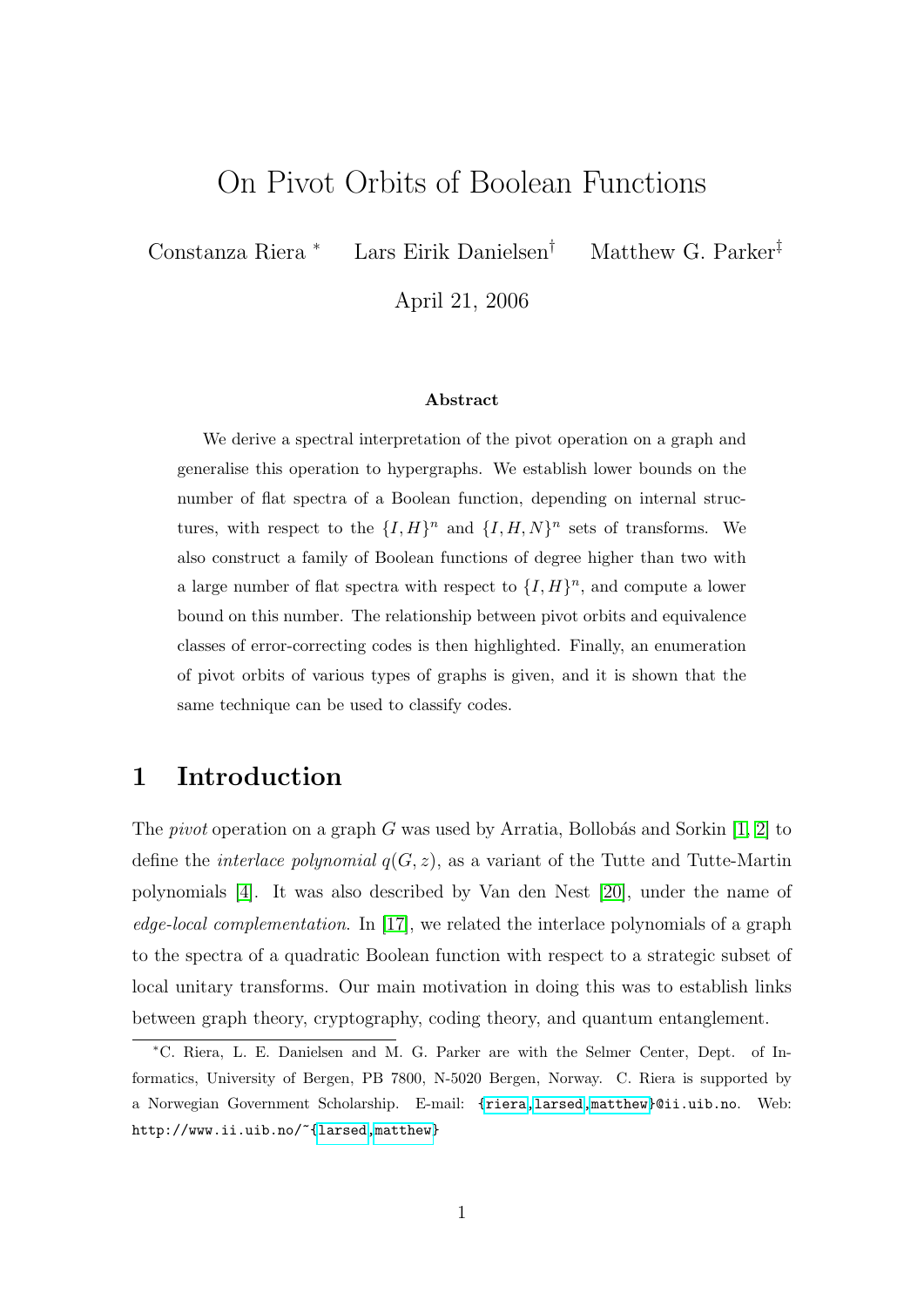Let the graph  $G = (V, E)$ , with vertex set, V, and edge set, E, of order n be represented by its  $n \times n$  adjacency matrix, Γ. Identify G with a quadratic Boolean function  $p(x_0, x_1, \ldots, x_{n-1})$ , where  $p(x) = \sum_{i < j} \Gamma_{ij} x_i x_j$  [\[15\]](#page-25-2), i.e., the term  $x_i x_j$ occurs in  $p(x)$  if and only if  $ij \in E$ . This identification allows us to interpret  $q(G, 1)$ as the number of flat spectra of  $p(x)$  with respect to (w.r.t.) the set of transforms  $\{I, H\}$ <sup>n</sup>. In this paper we characterise the pivot operation using *algebraic normal* form (ANF). We also generalise pivot to hypergraphs, and state the (necessary and sufficient) condition that a function of degree higher than two must fulfil in order to allow such an operation. Then we show how the pivot operation on a (hyper)graph can be written as a transform from  $\{I, H\}^n$  on the bipolar vector of the function associated to it. We then prove that all (not necessarily all) flat spectra of a quadratic (general) Boolean function, p, w.r.t.  $\{I, H\}^n$ , can be realised via a series of pivot operations on the graph (hypergraph) associated to  $p$ , respectively. We then construct a family of Boolean functions that have a large number of flat spectra w.r.t.  $\{I, H\}^n$ , and compute this number. We also study the pivot orbit of structures that include a clique and develop lower bounds on the number of flat spectra of a graph w.r.t.  $\{I, H\}^n$  and  $\{I, H, N\}^n$ . It is shown that orbits of bipartite graphs under the pivot operation correspond to equivalence classes of binary linear codes, and that all information sets of a code can be found by pivoting on its associated graph. We also give an enumeration of pivot orbits of all graphs on up to 12 vertices, and of all bipartite graphs on up to 13 vertices.

To the best of our knowledge, the results mentioned above have not appeared in the literature before.

## 2 Definitions and Notation

Let  $H = \frac{1}{\sqrt{2}}$ 2  $\begin{pmatrix} 1 & 1 \end{pmatrix}$ 1 −1  $\setminus$ be the Walsh-Hadamard kernel,  $N = \frac{1}{\sqrt{2}}$  $\overline{c}$  $\begin{pmatrix} 1 & i \end{pmatrix}$  $1 - i$  $\setminus$ , where  $i^2 = -1$ , be the Negahadamard kernel, and let I the 2 × 2 identity matrix. Let  $s = (s_0, s_1, \ldots, s_{2^n-1})^t = (-1)^{p(\boldsymbol{x})}$ , where  $s_i = (-1)^{p(\boldsymbol{i})}$  and  $p(\boldsymbol{x}) : \text{GF}(2)^n \to \text{GF}(2)$ is a Boolean function. With this notation, p is *bent* [\[19\]](#page-25-3) if  $P = 2^{-\frac{n}{2}} (\bigotimes_{i=0}^{n-1} H)(-1)^{p(x)}$ has a *flat* spectrum, or, in other words, if  $P = (P_k) \in \mathbb{C}^{2^n}$  is such that  $|P_k| = 1$ ,  $\forall k \in \mathrm{GF}(2)^n$ , where ' $\otimes$ ' denotes the tensor product of matrices, also known as the Kronecker product. If the function is quadratic, we associate to it a simple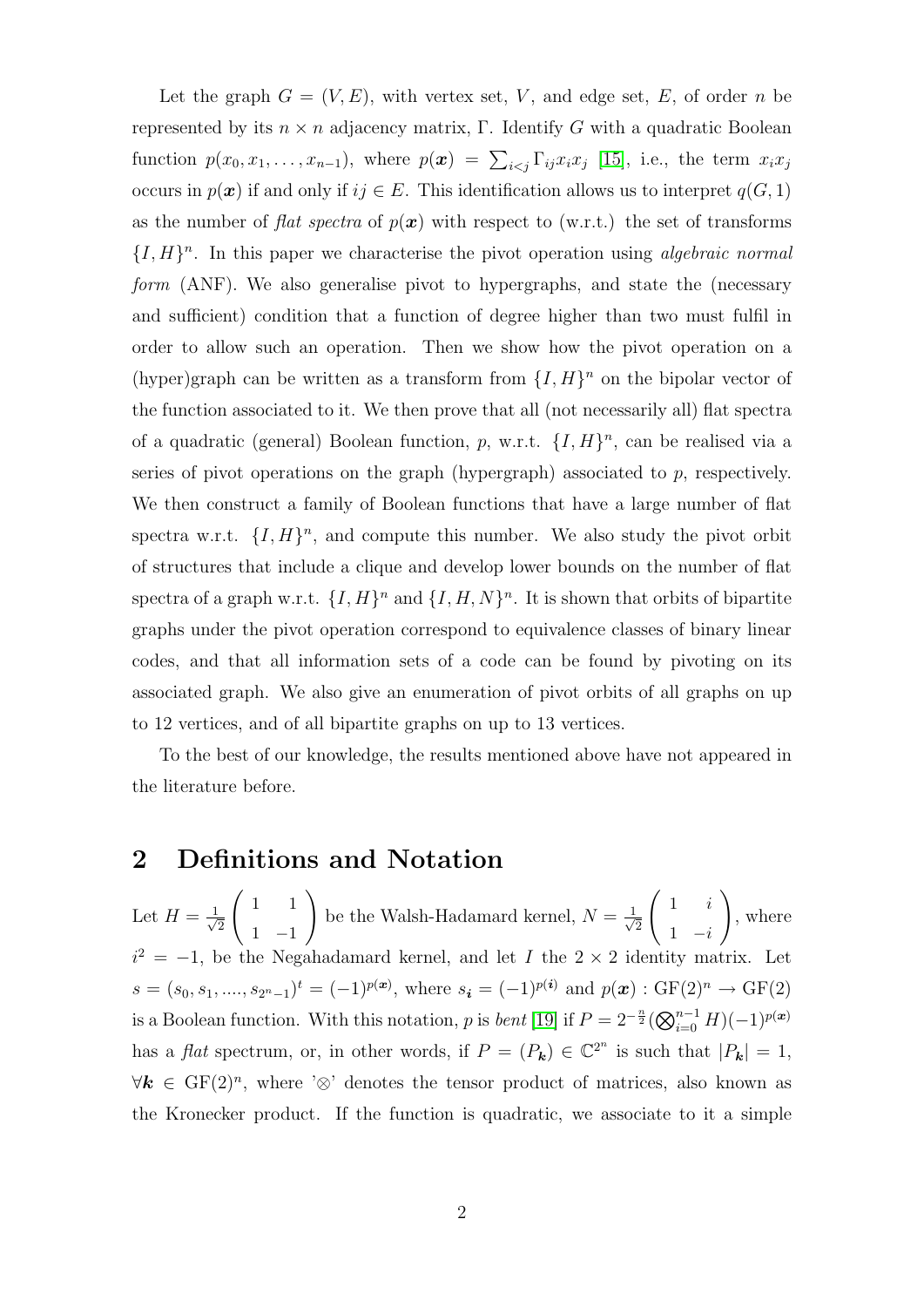undirected graph, and in this case a flat spectrum is obtained if and only if  $\Gamma$ , the adjacency matrix of the graph, has maximum rank as a binary matrix. In [\[15\]](#page-25-2), we generalised this concept, considering not only the Walsh-Hadamard transform  $\bigotimes_{i=0}^{n-1} H$ , but the complete set of 3<sup>n</sup> unitary transforms  $\{I, H, N\}$ <sup>n</sup>, comprising all transforms  $U$  of the form  $U=\prod_{j\in \bm{R_I}}I_j\prod_{j\in \bm{R_H}}H_j\prod_{j\in \bm{R_N}}N_j,$  where the sets  $\bm{R_I},\bm{R_H}$ and  $\mathbf{R}_{\mathbf{N}}$  partition the set of vertices  $\{0, \ldots, n-1\}$ , and  $H_j$ , say, is short for  $I \otimes I \otimes I$  $\ldots \otimes I \otimes H \otimes I \otimes \ldots \otimes I$ , with H in the j<sup>th</sup> position. For instance, if  $n = 4$ ,  $R_I = \{1\}$ ,  $\boldsymbol{R_H} = \{0,3\}$ , and  $\boldsymbol{R_N} = \{2\}$ , then  $U = H \otimes I \otimes N \otimes H$ , where U is a 16×16 unitary matrix. The *orbit* of a Boolean function  $p$  w.r.t. a set of transforms  $T$  comprises all Boolean functions,  $p'$ , where  $s'_{i} = (-1)^{p'(i)}$ , and where s' can be obtained by the application of any  $t \in T$  to  $s = (-1)^{p(x)}$ .

In [\[15,](#page-25-2) [18\]](#page-25-4) we studied the number of flat spectra of a function w.r.t.  $\{I, H, N\}^n$ , or in other words the number of unitary transforms  $U \in \{I, H, N\}^n$  such that  $P_U = (P_{U,\mathbf{k}}) \in \mathbb{C}^{2^n}$  has  $|P_{U,\mathbf{k}}| = 1$ ,  $\forall \mathbf{k} \in \mathrm{GF}(2)^n$ , where  $(P_{U,\mathbf{k}}) = U(-1)^{p(\mathbf{x})}$ . We also considered the number of flat spectra w.r.t. some subsets of  $\{I, H, N\}^n$ , namely  $\{H, N\}^n$  (when  $\mathbf{R}_{\mathbf{I}} = \emptyset$ ) and  $\{I, H\}^n$  (when  $\mathbf{R}_{\mathbf{N}} = \emptyset$ ). We also proved that a quadratic Boolean function will have a flat spectrum w.r.t. a transform  $U \in \{I, H, N\}^n$  if and only if a certain modification of its adjacency matrix has maximal binary rank.

As will be explained in the next section, the *pivot orbit* of a (hyper)graph  $G$  consists of all graphs obtained by the application of any sequence of *pivot* operations to G. Similarly, the LC orbit comprises all graphs obtained by applying local complementations to G. In this paper, we will study the pivot orbits of  $(hyper)$  graphs, and the subsets of their LC orbits that are associated to the pivot transform.

There are two names for the pivot operation on graphs that are currently in use in the literature, namely *pivot* and *edge-local complementation* (ELC). The name "edgelocal complementation" comes from Bouchet's original definition of "local complementation on the edge" in [\[3\]](#page-24-3) and the name "edge-local complementation" has been used recently by Van den Nest in [\[20\]](#page-25-0). The name "pivot" has a long history with respect to Gaussian elimination and, in the context of graphs, would be the operation of ELC on a bipartite graph. A few authors [\[1,](#page-24-0) [2,](#page-24-1) [13,](#page-25-5) [16\]](#page-25-6) have, since Bouchet, extended the use of "pivot" to apply to all graphs, not just bipartite. We call the ELC operation, "pivot", in this paper, although we acknowledge that "edge-local complementation" is equally valid. Note, however, that in this paper we further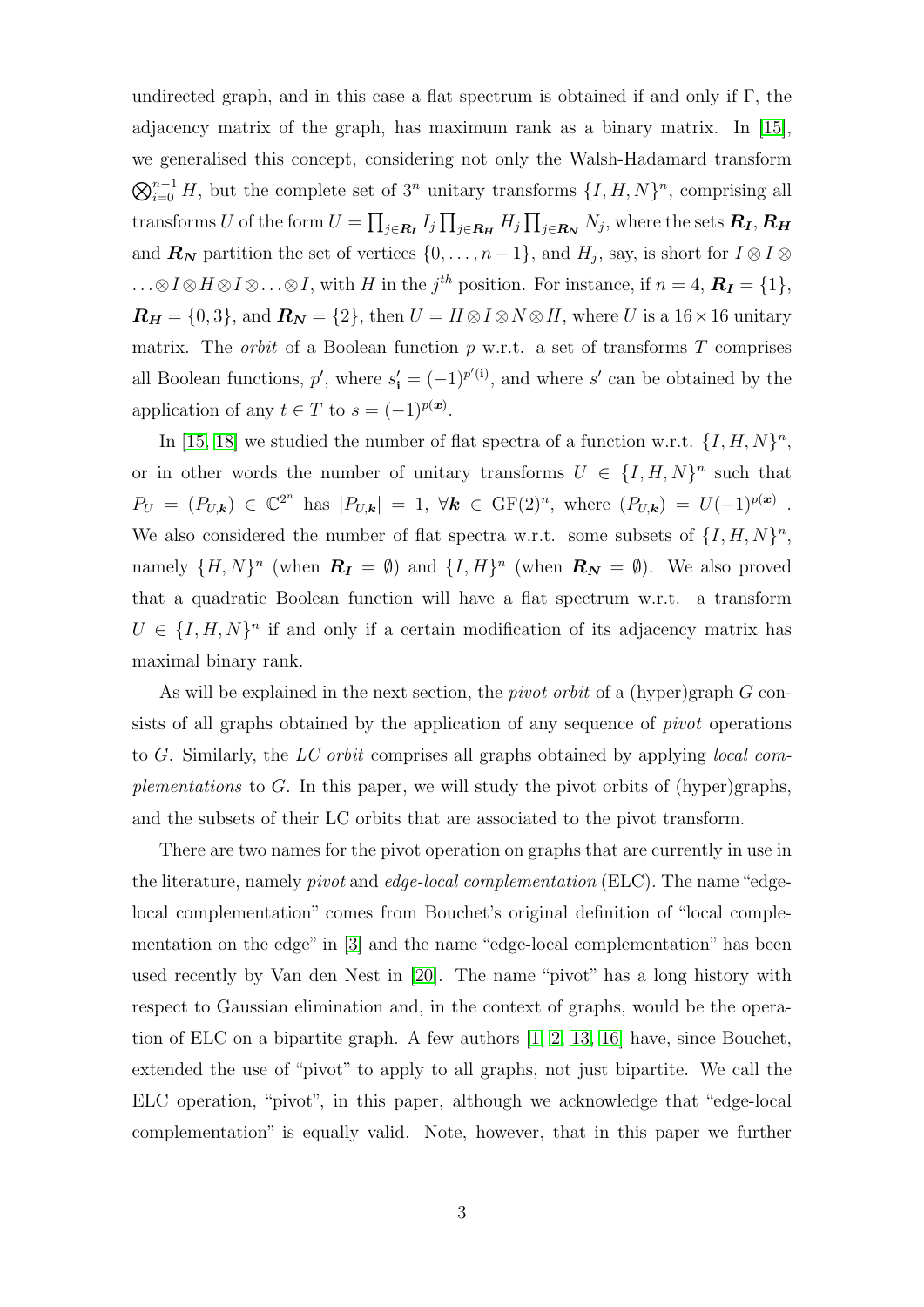generalise to hypergraphs the applicability of pivot.

## 3 Pivot

We recall the definition of two graph operations, *local complementation* (LC), also known as vertex neighbourhood complementation (VNC), and pivot, also known as edge-local complementation (ELC).

**Definition 1** ([\[3,](#page-24-3) [4,](#page-24-2) [8,](#page-25-7) [10,](#page-25-8) [11\]](#page-25-9)). Let  $G = (V, E)$  be a graph and  $i \in V$  be some vertex.  $\mathcal{N}(i)$  denotes the neighbourhood of i, i.e., the set of vertices adjacent to i. The action of *local complementation* at vertex i, denoted  $LC(i)$ , is defined as the graph transformation obtained by replacing  $G[N(i)]$ , i.e., the subgraph induced on the neighbourhood of  $i$ , by its complement.

<span id="page-3-3"></span>**Definition 2** ([\[1,](#page-24-0) [2,](#page-24-1) [3\]](#page-24-3)). Given a graph  $G = (V, E)$  and an edge  $ij \in E$ , the action of pivot on ij is given by  $LC(i)LC(j)LC(i)$ , the action of LC at vertex i, then vertex j, then vertex *i* again.<sup>[1](#page-3-0)</sup> Note that the operations  $LC(j)LC(i)LC(j)$  would give exactly the same result.

<span id="page-3-2"></span>**Definition 3** ([\[1,](#page-24-0) [2,](#page-24-1) [3\]](#page-24-3)). Pivoting on  $ij \in E$  of  $G = (V, E)$  can equivalently be defined as follows. Decompose  $V \setminus \{i, j\}$  into four disjoint sets, as visualised in Fig. [1,](#page-4-0)

- $\mathcal{N}(i) \setminus \mathcal{N}(j)$ , the set of vertices adjacent to *i*, but not to *j*,
- $\mathcal{N}(j) \setminus \mathcal{N}(i)$ , the set of vertices adjacent to j, but not to i,
- $\mathcal{N}(i) \cap \mathcal{N}(j)$ , the set of vertices adjacent to both i and j,
- and the set of vertices adjacent to neither  $i$  nor  $j$ .

For any pair of vertices  $\{x, y\}$ , where x belongs to one of the first three classes listed above, and  $\eta$  also belongs to one of the first three classes, but a different class than x, 'toggle' the pair  $\{x, y\}$ , i.e., if  $xy \in E$ , delete the edge, and if  $xy \notin E$ , add the edge  $xy$  to E. Finally, swap the labels of vertices i and j, or, equivalently, swap the two sets  $\mathcal{N}(i)$  and  $\mathcal{N}(j).^2$  $\mathcal{N}(j).^2$ 

<span id="page-3-0"></span><sup>&</sup>lt;sup>1</sup>Bouchet's original definition of pivot, called *complementation along an edge* [\[3\]](#page-24-3), includes a final swapping of the vertices  $u$  and  $v$ .

<span id="page-3-1"></span><sup>&</sup>lt;sup>2</sup>In Bouchet's original definition of pivot, this swapping does not occur.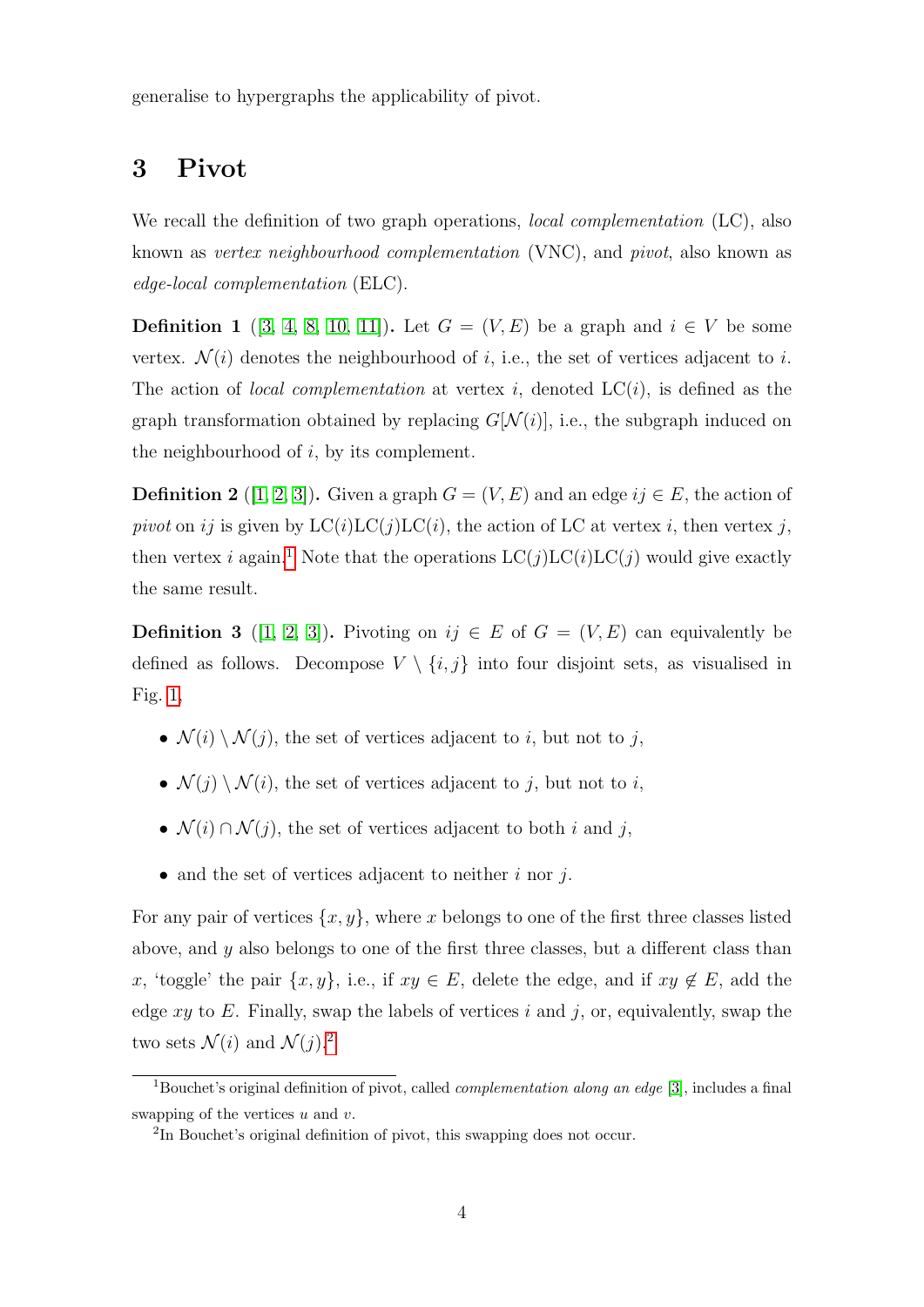

<span id="page-4-0"></span>Fig. 1: Visualisation of the Pivot Operation

Let the vertex *i* of the graph  $G = (V, E)$  correspond to the variable  $x_i$  in  $p(x)$ , the quadratic Boolean function associated to G. As defined above,  $\mathcal{N}(i)$  is the set of vertices that are adjacent to i. We identify  $\mathcal{N}(i)$  with the linear Boolean function  $\mathcal{N}_i = \sum_{k \in \mathcal{N}(i)} x_k$ . Thus  $x_i \mathcal{N}_i$  is the quadratic Boolean function corresponding to all edges incident on i. We can now redefine the pivot operation in terms of Boolean functions.

<span id="page-4-1"></span>**Lemma 1.** Let  $p = x_i x_j + x_i \mathcal{N}_i + x_j \mathcal{N}_j + R$  be a quadratic Boolean function, where  $\mathcal{N}_i$ ,  $\mathcal{N}_j$ , and R are not functions of  $x_i$  or  $x_j$ . p corresponds to the graph  $G =$  $(V, E)$ , the linear function  $\mathcal{N}_i$  corresponds to the neighbourhood of  $i \in V$ ,  $\mathcal{N}_j$  to the neighbourhood of  $j \in V$ , and the quadratic function R to all edges in E that are incident on neither i nor j. The Boolean function corresponding to the graph *obtained by pivoting on the edge ij*  $\in E$  *is* 

$$
p_{iji} = x_i x_j + x_i N_j + x_j N_i + N_i N_j + R
$$
  
=  $p + (x_i + x_j)(N_i + N_j) + N_i N_j.$  (1)

Note that both p and  $p_{ij}$  can contain linear terms which may be ignored. We consider  $p$  and  $p_{ii}$  to be equivalent, since the corresponding graphs are equivalent up to pivot operations.

### 3.1 A Generalisation to Hypergraphs

Let p be a function of degree at least two. Let  $\mathcal{N}_i$  now be the Boolean function comprising all terms which multiply  $x_i$  in p, such that  $\mathcal{N}_i$  is independent of  $x_i$ . Note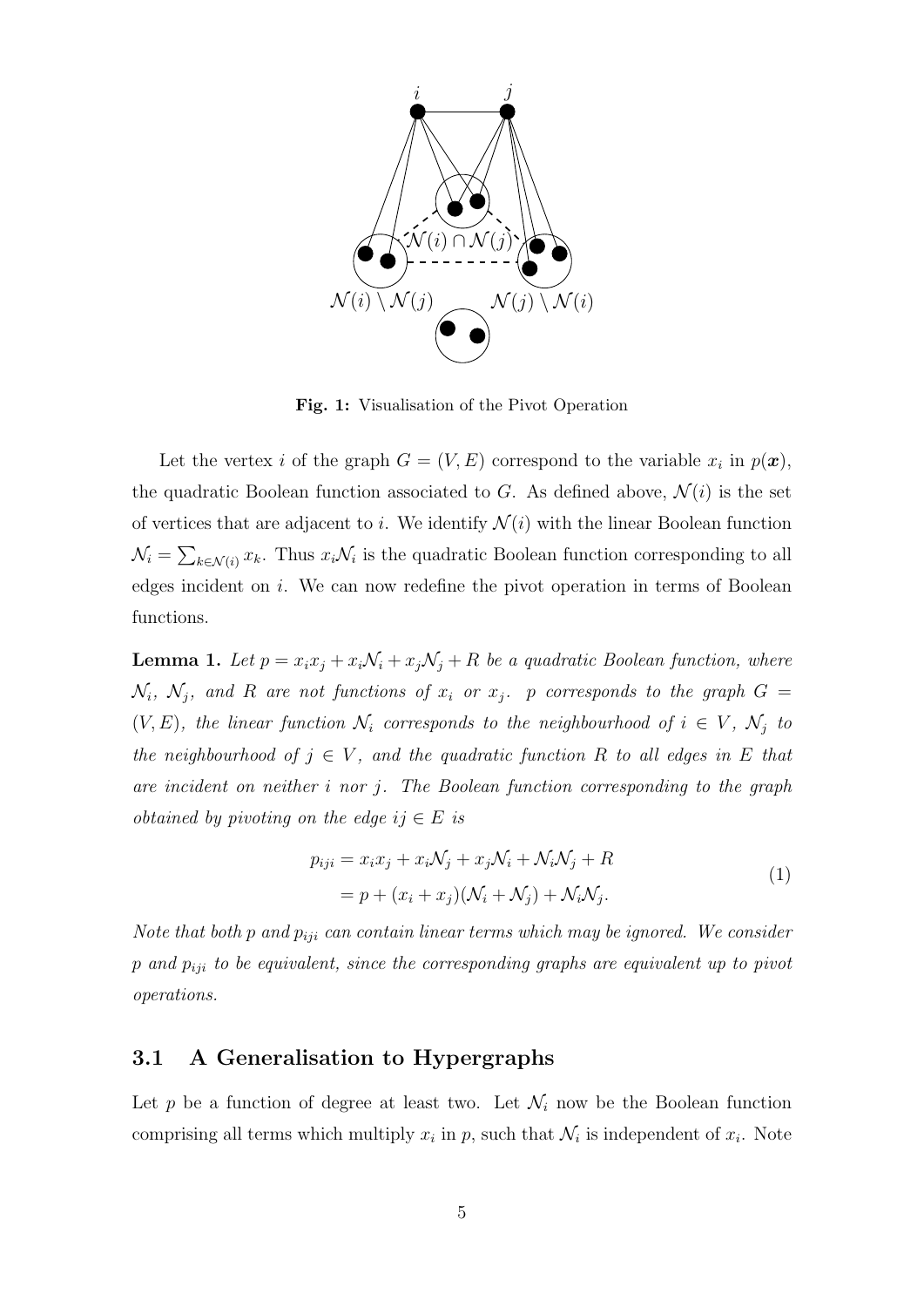that there is no longer a restriction on the degree of  $\mathcal{N}_i$ .

**Definition 4.** For Boolean functions, f and g, we say that  $g \in f$  or  $g \notin f$ , when f does or does not depend on g, respectively.

**Definition 5.** For Boolean functions, f and g, we say that  $g \in_t f$  or  $g \notin_t f$ , when  $q$  is or is not a term in the algebraic normal form of  $f$ , respectively.

**Definition 6.** For Boolean functions, f and g, we say that  $g \in_m f$  and  $g \notin_m f$ when g is or is not a multiplying term in f, respectively, where g is a multiplying term in f iff  $\exists r$  such that  $gr \in_t f$ .

<span id="page-5-0"></span>**Definition 7.** Let  $p = x_i x_j + q(x_0, \ldots, x_{n-1})$  be a function of degree at least two such that  $x_ix_j \notin_m q$ . The function p corresponds to the hypergraph  $G = (V, E)$ , and  $x_ix_j$  corresponds to the edge  $ij \in E$  of degree two. The Boolean function corresponding to the graph obtained by pivoting on  $ij \in E$  is defined as

$$
p_{iji} = x_i x_j + x_i \mathcal{N}_j + x_j \mathcal{N}_i + \mathcal{N}_i \mathcal{N}_j + R
$$
  
=  $p + (x_i + x_j)(\mathcal{N}_i + \mathcal{N}_j) + \mathcal{N}_i \mathcal{N}_j,$  (2)

where  $p = x_i x_j + x_i \mathcal{N}_i + x_j \mathcal{N}_j + R$  as before.

As a visualisation of pivot on hypergraphs, consider Fig. [1,](#page-4-0) where hyperedges can be added anywhere, with the exception that no edge of degree higher than two can be incident on both i and j. Due to (and equivalently to) the condition on  $p$ in Definition [7,](#page-5-0)  $\mathcal{N}_i$  and  $\mathcal{N}_j$  are independent of both  $x_i$  and  $x_j$ , and so the formula is well-defined. If we did not have this condition, the definition would have been ambiguous. When  $p$  is quadratic, and the vertices i and j of the corresponding graph are connected, the condition is always fulfilled and the definition is consistent.

<span id="page-5-1"></span>**Lemma 2.** Let  $G = (V, E)$  be a bipartite (hyper)graph. This means that  $V = X \cup Y$ such that none of the induced subgraphs  $G[X]$  and  $G[Y]$  contain any edges. If we interpret  $\boldsymbol{x}$  and  $\boldsymbol{y}$  as vectors of variables, representing the sets  $X$  and  $Y$ , then  $G$ corresponds to a Boolean function  $p = h(x) \cdot g(y)$ , where  $h(x)$  and  $g(y)$  are vectors of Boolean functions of any degree. After pivoting on any permissible edge of G, the resulting (hyper)graph always remains bipartite. Moreover, the sizes of the two partitions will not change under pivot operations.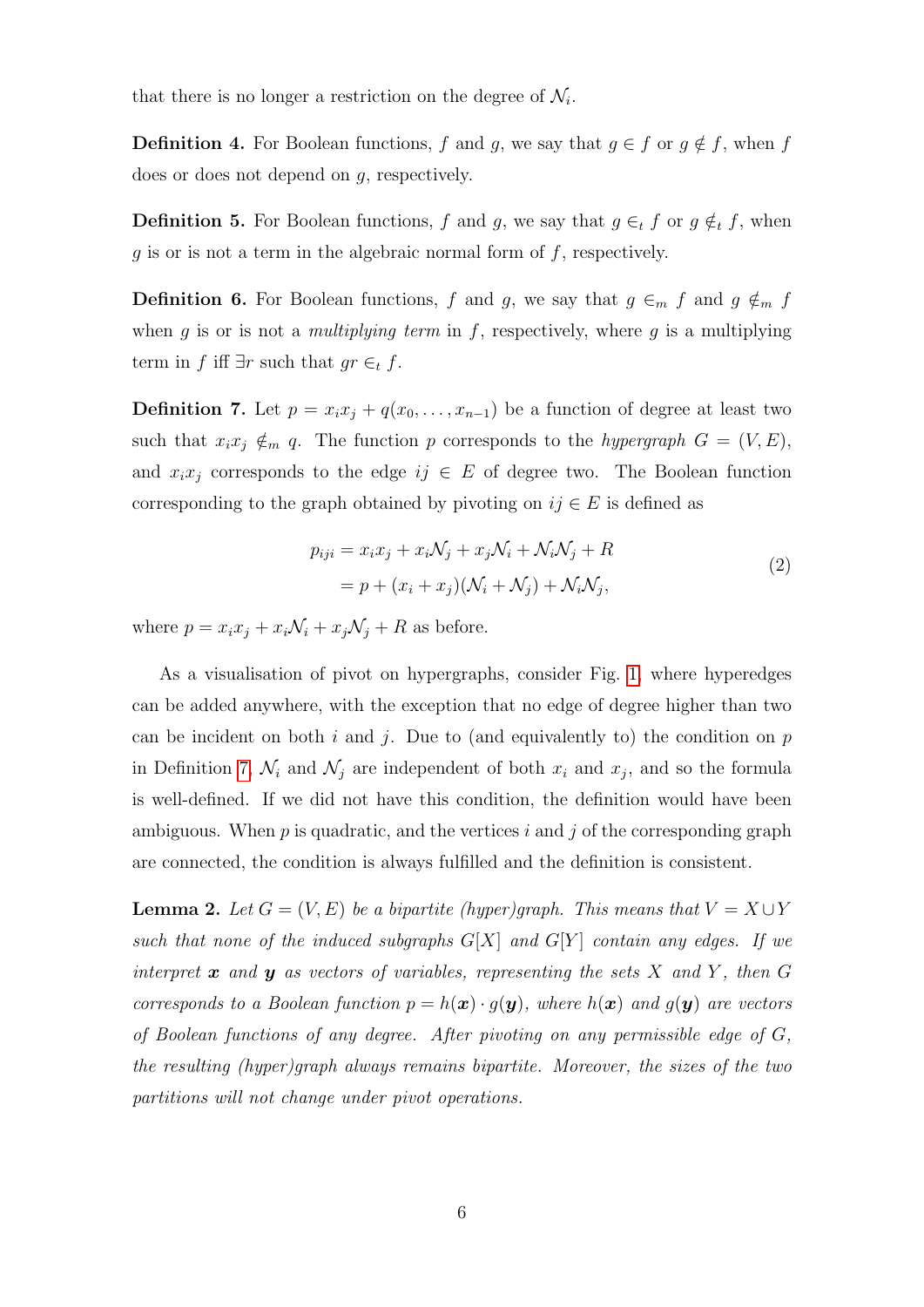Proof. It follows from the definition of a bipartite (hyper)graph that for any edge  $ij \in E$ , i and j have no common neighbours, and the subgraphs of G induced on  $\mathcal{N}(i)$  and  $\mathcal{N}(j)$  contain no edges. It follows from lemma [1](#page-4-1) for graphs and definition [7](#page-5-0) for hypergraphs that the (hyper)graph obtained by pivoting is also bipartite.  $\Box$ 

### 3.2 Pivot in Spectral Terms

In [\[15\]](#page-25-2), we proved that local complementations on a graph can be realised via the application of successive negahadamard  $(N)$  transforms on the bipolar vector,  $s = (-1)^p$ , of the associated function p. We here show that pivot operations on a (hyper)graph also correspond to certain transformations from the set  $\{I, H, N\}^n$ .

Let  $m: GF(2)^n \to GF(2)$ . In the following, we shall embed the output of m in the complex numbers by the operation  $[m] \in \mathbb{C}$ , where  $[0] = 0$ , and  $[1] = 1$ .<sup>[3](#page-6-0)</sup>

Let  $s = [m(\mathbf{x})](-1)^{p(\mathbf{x})}$  be dependent on all binary variables  $x_i, 0 \le i \le n-1$ , where  $m = \prod_{k=0}^{u-1} h_k$  and the  $h_k$  are Boolean functions in n variables <sup>[4](#page-6-1)</sup>, and p is a Boolean function of degree less or equal than two. In the sequel, expressions of the form  $s = c[m](-1)^p$ , with  $c \in \mathbb{C}$ , shall always be written as  $s = [m](-1)^p$ , i.e. we ignore normalisation coefficients. For an index i, we write  $m = rv$ , where all the terms in  $v = \prod_{k \in V} h_k$ , for some  $V \subseteq \{0, \ldots, u-1\}$ , depend on  $x_i$ , and r does not depend on  $x_i$ . We denote  $p_a = p|_{x_i=a}$ ,  $m_a = m|_{x_i=a}$ ,  $v_a = v|_{x_i=a}$ , for  $a \in \text{GF}(2)$ . From the conditions above, and by results of [\[14\]](#page-25-10), we get the following theorems.

<span id="page-6-3"></span>Theorem 1. Let  $s = [m](-1)^p$ . Then

<span id="page-6-2"></span>
$$
H_i s = [r(v_0 + v_1)](-1)^{p_0 + v_1(p_0 + p_1 + x_i)} + 2[rv_0v_1(p_0 + p_1 + x_i + 1)](-1)^{p_0}.
$$
 (3)

*Proof.*  $s = [m](-1)^p = [(1+x_i)m_0](-1)^{p_0} + [x_i m_1](-1)^{p_1}$ . Applying  $H_i$  gives,

$$
s' = [1 + x_i]([m_0](-1)^{p_0} + [m_1](-1)^{p_1}) + [x_i]([m_0](-1)^{p_0} - [m_1](-1)^{p_1})
$$
  
\n
$$
= [1 + x_i]([m_0(p_0 + 1)] + [m_1(p_1 + 1)] - [m_0p_0] - [m_1p_1])
$$
  
\n
$$
+ [x_i]([m_0(p_0 + 1)] - [m_1(p_1 + 1)] - [m_0p_0] + [m_1p_1])
$$
\n(4)

By applying the following identity to [\(4\)](#page-6-2), for Boolean functions  $A_0$ ,  $A_1$ ,  $B_0$ ,  $B_1$ ,

$$
[A_0] + [A_1] + [B_0] + [B_1] = [A_0 + A_1 + B_0 + B_1](-1)^{A_0A_1 + B_0B_1 + B_0 + B_1}
$$
  
+2[(A\_0 + A\_1 + B\_0 + B\_1)(A\_0A\_1 + B\_0B\_1)](-1)^{A\_0+1},

<span id="page-6-1"></span><span id="page-6-0"></span><sup>3</sup>Note that  $[1 + 1] = [0] = 0$ , while  $[1] + [1] = 1 + 1 = 2$ 

 $4$  Such a factorisation of m is not necessarily unique.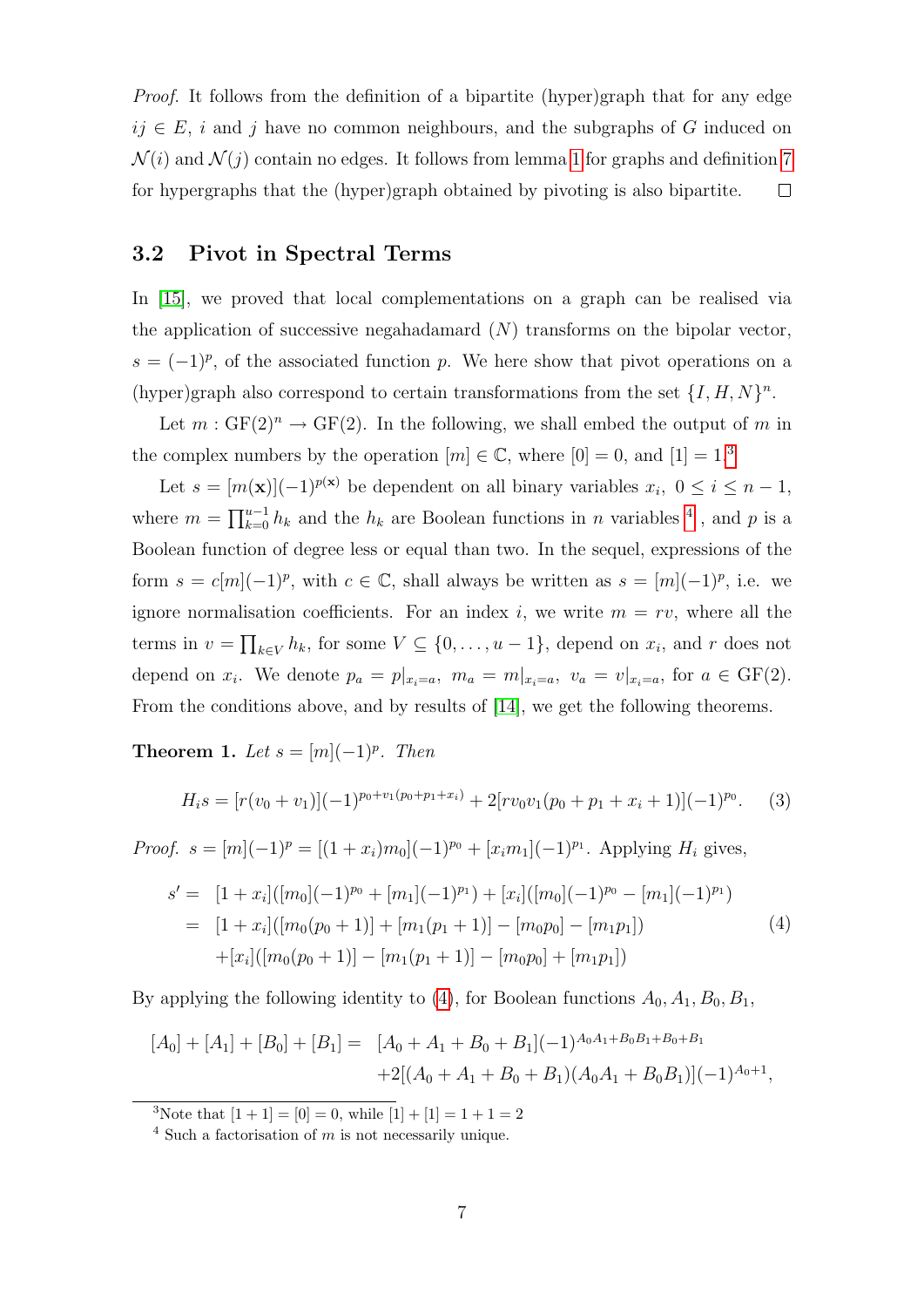we obtain, after a bit more manipulation, the theorem. <sup>[5](#page-7-0)</sup>

<span id="page-7-1"></span>**Theorem 2** (theorem 18 of [\[14\]](#page-25-10)). Let  $s = [m](-1)^p$ . If  $x_i \notin m$ , then

$$
H_i s = [m \cdot (p_0 + p_1 + x_i + 1)](-1)^{p_0}.
$$
\n(5)

 $\Box$ 

<span id="page-7-2"></span>**Theorem 3** (theorem 20 of [\[14\]](#page-25-10)). Let  $s = [m](-1)^p$ . If  $x_i \in m$  and if there exists a factorisation of v such that all  $h_k \in_m v$  are linearly dependent on  $x_i$ , then

$$
H_i s = [r \cdot (v_0 + v_1)](-1)^{p_0 + h_{z,1}(p_0 + p_1 + x_i)}, \tag{6}
$$

where  $h_{z,1} = h_z|_{x_i=1}$  and  $v_0 + v_1 = \prod_{k \neq j} (h_j + h_k + 1)$ , with  $h_z$  and  $h_j$  chosen arbitrarily among the divisors of v.

*Remark.* Typically we will choose  $z = j$ .

<span id="page-7-3"></span>**Theorem 4.** Let p be a Boolean function that fulfils the condition of definition [7.](#page-5-0) Then any (hyper)graph obtained by pivoting on the (hyper)graph associated to p corresponds to some member of the set of  $\{I, H\}^n$  transforms of p. Concretely, if  $p_{iji}$  is the function obtained by pivoting on the edge ij of the (hyper)graph associated with p, then  $(-1)^{p_{ij}} = (H_i \cdot H_j)(-1)^p$ .

*Proof.* Let  $p = x_i x_j + x_i \mathcal{N}_i + x_j \mathcal{N}_j + R$ , and let  $s = (-1)^p$ . Then, by theorem [2,](#page-7-1)

$$
s' = H_i s = [x_j + \mathcal{N}_i + x_i + 1](-1)^{x_j \mathcal{N}_j + R}.
$$
\n(7)

Now, applying theorem [3,](#page-7-2) we get

$$
s'' = H_j s' = 1 \cdot (-1)^{R + (\mathcal{N}_i + x_i)(\mathcal{N}_j + x_j)} = (-1)^{x_i x_j + x_i \mathcal{N}_j + x_j \mathcal{N}_i + \mathcal{N}_i \mathcal{N}_j + R},
$$
(8)

which is what we wanted. By the condition on  $p$ ,  $\mathcal{N}_i$  does not depend on  $x_j$ , which ensures that the conditions on  $m$  necessary to apply theorem [3](#page-7-2) are fulfilled.  $\Box$ 

**Corollary 1.** Let  $p$  be a Boolean function of any degree that satisfies the conditions of definition [7.](#page-5-0) Then p has a flat spectrum with respect to the transform  $U = H_i \cdot H_j$ .

<span id="page-7-4"></span>Theorem 5. Each of the flat spectra of p with respect to the set of transforms  $\{H_i \cdot H_j \mid i,j \in \mathcal{Z}_n, i \neq j\}$ , identifies an edge ij in the hypergraph associated with p, and therefore can be obtained by pivoting on the hypergraph associated with p at the edge ij.

<span id="page-7-0"></span><sup>5</sup> Theorem [1](#page-6-3) and its proof relate to theorem 17 of [\[14\]](#page-25-10). However, we have included a new proof as the proof of theorem 17 was incorrect in [\[14\]](#page-25-10). We have also simplified the statement of the theorem.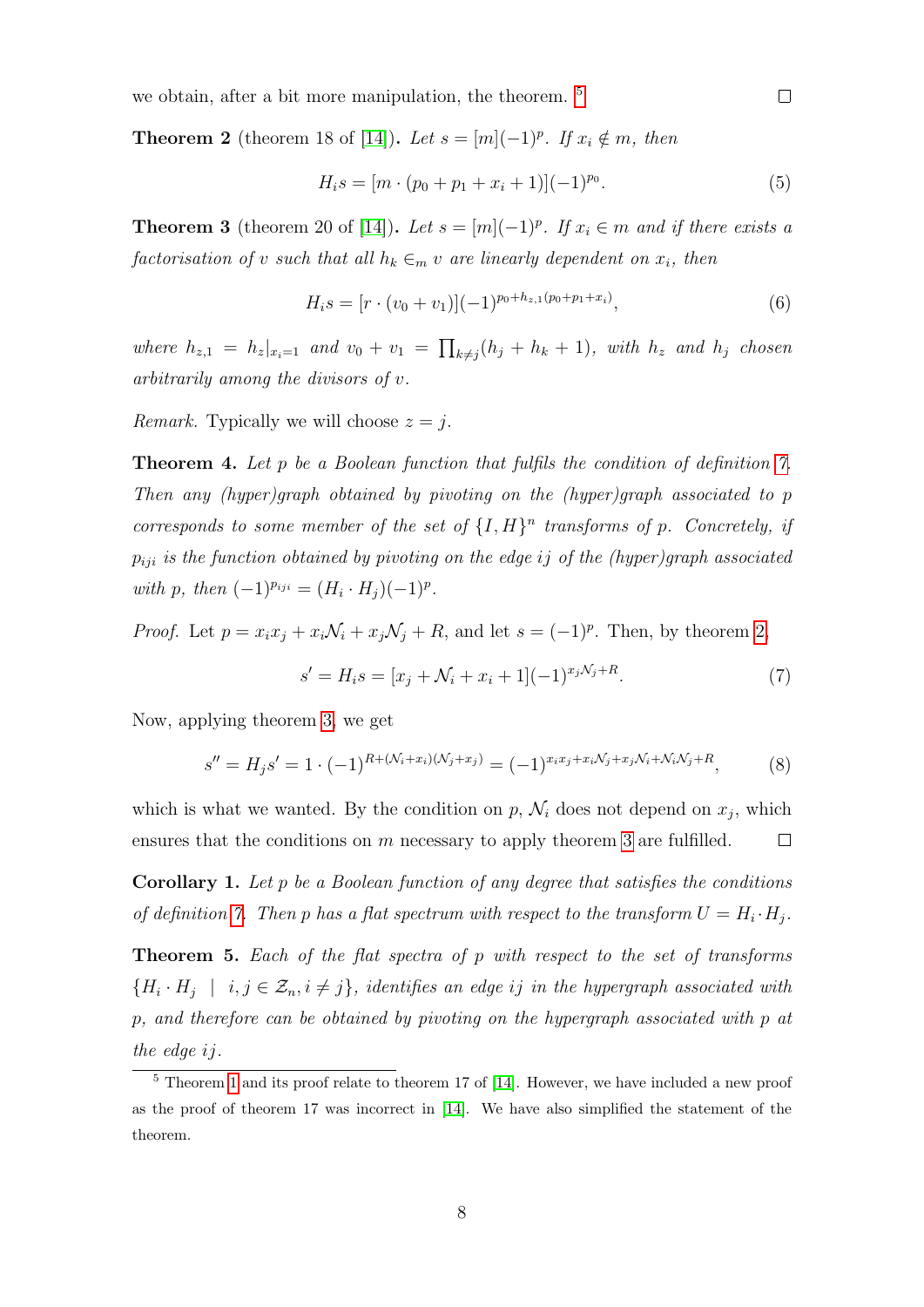*Proof.* We will show that, given some arbitrary spectrum,  $H_i(-1)^p$ , the only way one can obtain a flat spectrum,  $H_j \cdot H_i(-1)^p$ ,  $i \neq j$ , is when

$$
x_i x_j \in_t p, \quad x_i x_j \notin_m p - x_i x_j.
$$

In such a case, theorem [4](#page-7-3) states that  $H_j \cdot H_i(-1)^p$  always corresponds to a pivot operation on the hypergraph associated to  $p$  at the edge  $ij$ .

From theorem [2,](#page-7-1) for arbitrary  $i$ ,

$$
H_i(-1)^p = [p_0 + p_1 + x_i + 1](-1)^{p_0} = [\tilde{m}](-1)^{p_0},
$$

for some  $\tilde{m}$ . In order that  $H_j \cdot H_i(-1)^p = (-1)^{p'}$ , for some p', we must transform the factor,  $[p_0 + p_1 + x_i + 1]$ , back to 1. This is trivially possible if  $j = i$ , but the theorem excludes the case where  $i = j$ . Let

$$
H_j \cdot H_i(-1)^p = [m'](-1)^{p'},
$$

for some m' and p', where i and j are arbitrary,  $i \neq j$ . We wish to choose j such that  $m' = 1$ . There are three possible scenarios:

- $x_j \notin \tilde{m}$ : In this case, from theorem [2,](#page-7-1)  $(p_0 + p_1 + x_i + 1) \in_m m'$  so  $m' \neq 1$ .
- $x_j \in \tilde{m}$ : There are three subcases. Let

$$
p_{00} = p_0|_{x_j=0}, \quad p_{10} = p_1|_{x_j=0}, \quad p_{01} = p_0|_{x_j=1}, \quad p_{11} = p_1|_{x_j=1}.
$$

<span id="page-8-2"></span>Considering theorem [1](#page-6-3) acting on  $[\tilde{m}](-1)^{p_0}$ , then m' can be 1 iff one or more of the following three conditions are met:

<span id="page-8-0"></span>
$$
v_0 + v_1 = 1, \quad v_0 v_1 (p_{00} + p_{01} + x_j + 1) = 0 \tag{9}
$$

$$
v_0 + v_1 = 0, \quad v_0 v_1 (p_{00} + p_{01} + x_j + 1) = 1 \tag{10}
$$

$$
v_0 + v_1 = 1, \quad v_0 v_1 (p_{00} + p_{01} + x_j + 1) = 1 \tag{11}
$$

<span id="page-8-1"></span>As, in this case,  $v = p_0 + p_1 + x_i + 1$ ,  $v_0 = v|_{x_j=0}$ ,  $v_1 = v|_{x_j=1}$ , then we observe that

$$
v_0 + v_1 = p_{00} + p_{10} + p_{01} + p_{11},
$$
  

$$
v_0v_1 = (p_{00} + p_{10} + x_i + 1)(p_{01} + p_{11} + x_i + 1).
$$

The three subcases for  $x_j \in \tilde{m}$  are: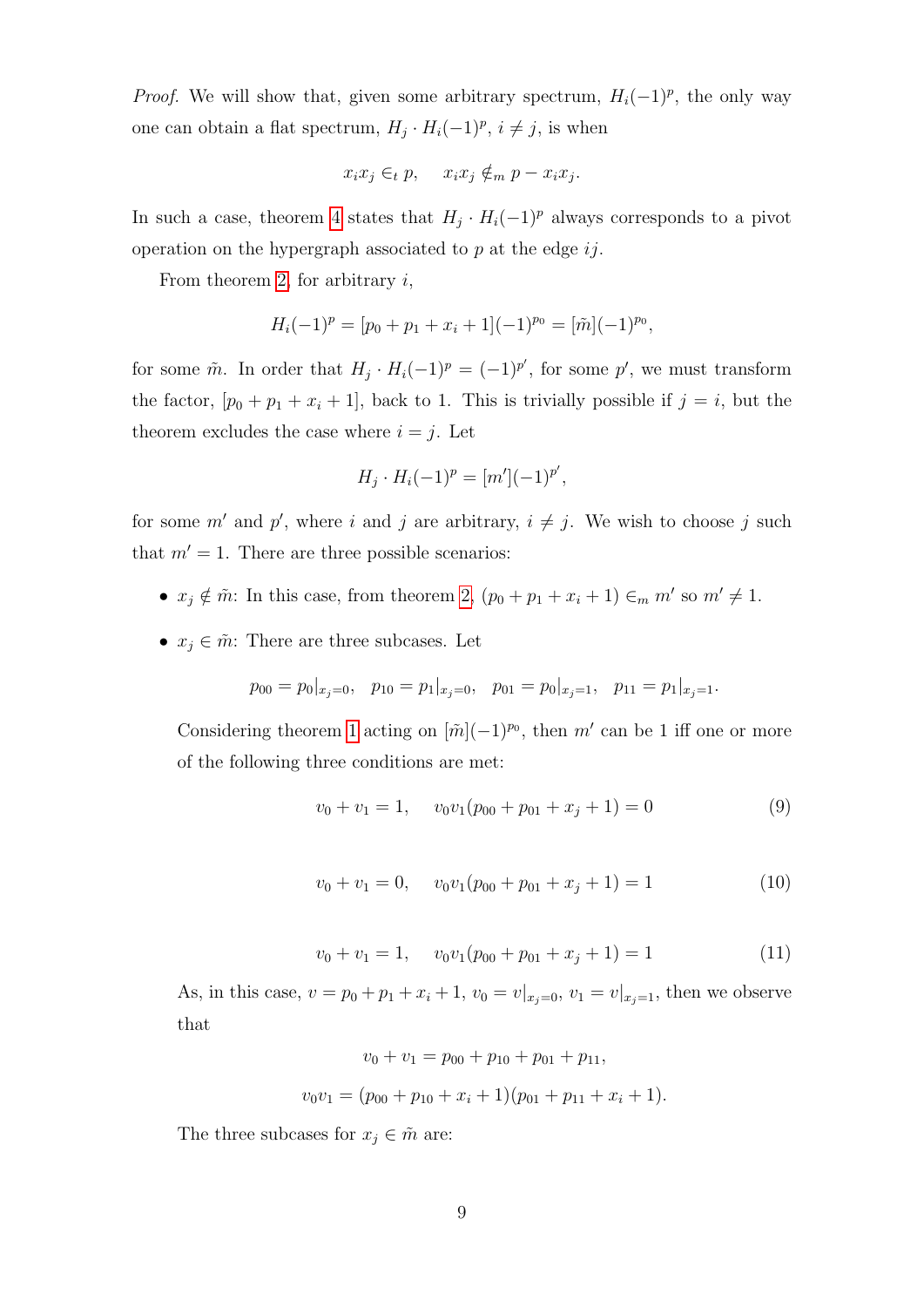- $x_i x_j \notin_m p$ : In this case  $v_0 + v_1 = 0$  so [\(9\)](#page-8-0) and [\(11\)](#page-8-1) are not satisfied. Furthermore,  $\deg(v_0v_1(p_{00}+p_{01}+x_j+1)) > 0$  as  $v_0v_1 = p_{00}+p_{10}+x_i+1$  $p_{01} + p_{11} + x_i + 1$ , so  $x_i \in v_0v_1, x_j \notin v_0v_1$ , and  $x_i \notin p_{00} + p_{01} + x_j + 1$ ,  $x_j \in p_{00} + p_{01} + x_j + 1$ , so [\(10\)](#page-8-2) is not satisfied.
- $x_i x_j \in_t p$ ,  $x_i x_j \notin_m p x_i x_j$ : In this case  $v_0 + v_1 = 1$ . Moreover,  $p_{00} + p_{10} =$  $p_{01} + p_{11} + 1$ , so  $v_0v_1 = 0$ . Therefore [\(9\)](#page-8-0) is satisfied.
- $x_i x_j \in_t p$ ,  $x_i x_j \in_m p x_i x_j$ : In this case  $deg(v_0 + v_1) > 0$  so none of  $(9)$ ,  $(10)$ , or  $(11)$  are satisfied.

From the above analysis,  $m' = 1$  iff  $x_i x_j \in_t p$  and  $x_i x_j \notin_m p - x_i x_j$ . This is precisely the condition required to ensure pivot at the edge  $ij$  on the hypergraph associated to  $p$ , as stated by definition [7.](#page-5-0)  $\Box$ 

**Theorem 6.** Let p be a quadratic Boolean function over n variables. Then all flat spectra of p with respect to transforms fron the set  $\{I, H\}^n$ , other than the identity, can be obtained via a sequence of pivot operations on the graph associated to p.

Proof. Consider the following hypothesis:

Let **X** be a fixed subset of  $\{0, 1, \ldots, n-1\}$ , where  $|\mathbf{X}| > 2$ . Let  $U = \prod_{i \in \mathbf{X}} H_i$ . Then it is possible for  $U(-1)^p$  to be flat, and for  $U'(-1)^p$  not to be flat  $\forall U'$  satisfying  $U' = \prod_{i \in \mathbf{Z}} H_i$ , where  $\mathbf{Z} \subset \mathbf{X}$  and  $\mathbf{Z} \neq \emptyset$ .

The theorem is proved if the hypothesis is proven false, as  $H(-1)^p$  is never flat. If the hypothesis is true for some **X**, then  $\neq i, j \in \mathbf{X}$  such that  $H_i \cdot H_j(-1)^p$  is flat. We know, from theorem [4](#page-7-3) that, therefore, the set of vertices,  $X$ , forms an independent set<sup>[6](#page-9-0)</sup> in the graph, G, associated to p. But  $U(-1)^p$  cannot be flat if **X** is an independent set in G as, applying H to  $(-1)^p$  at all index positions in X requires  $|X|$  invocations of theorem [2,](#page-7-1) each of which contributes a new linear factor to m. Therefore the final m cannot be 1 and the hypothesis is false. But, for  $|\mathbf{X}| = 2$ , we know from theorem [5](#page-7-4) that all flat spectra are obtained via pivot operations. It is trivial to show that  $U(-1)^p$  is never flat if  $|\mathbf{X}| = 1$ .  $\Box$ 

<span id="page-9-1"></span>**Lemma 3.** Let p be a Boolean function of any degree over n variables. Then there may exist flat spectra of p with respect to transforms fron the set  $\{I, H\}^n$ , other

<span id="page-9-0"></span><sup>&</sup>lt;sup>6</sup>If **X** is not an independent set, then there is an edge ij between vertices of **X**, and thereby we can pivot on it, and  $H_i \cdot H_j(-1)^p$  is flat.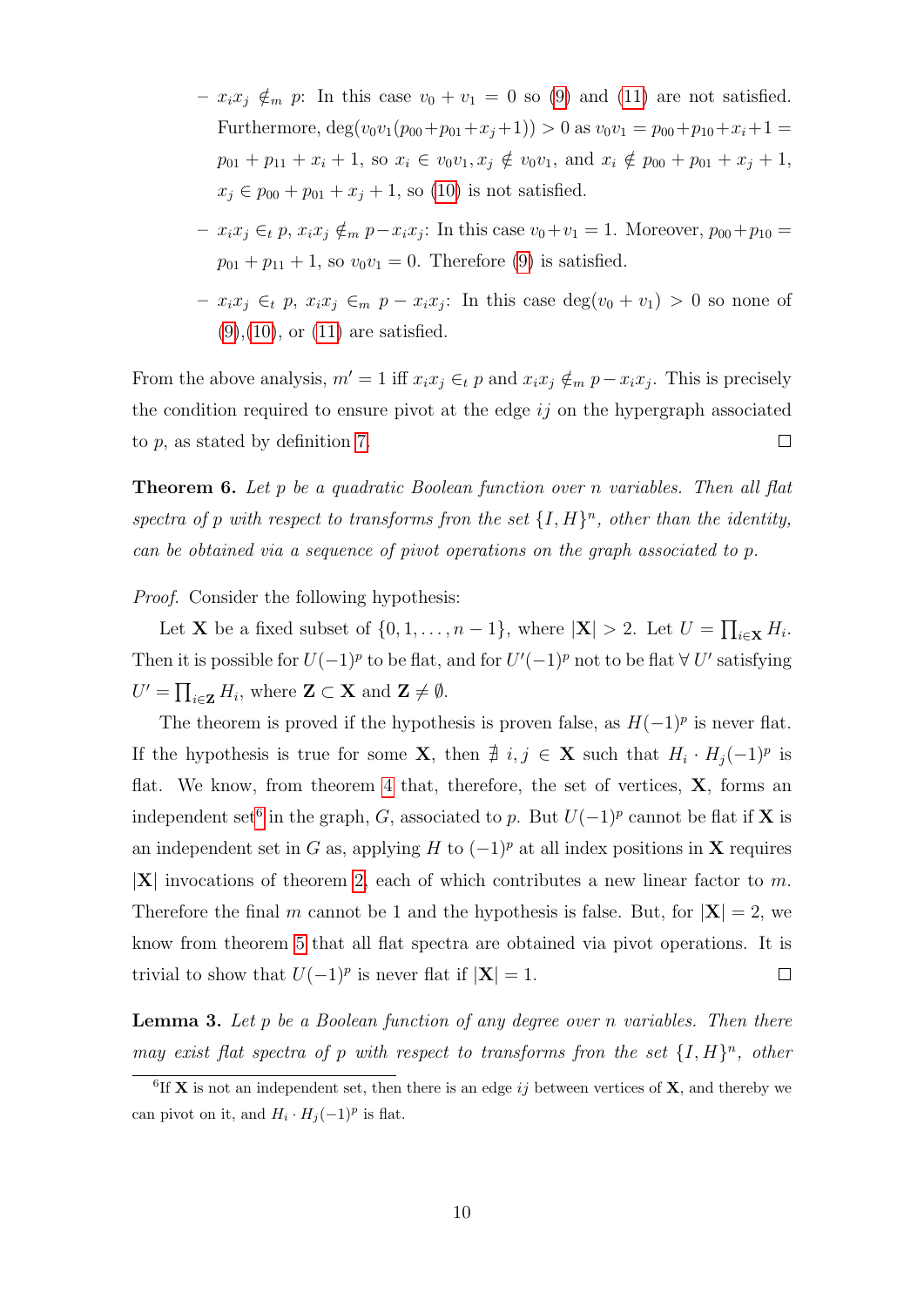than the identity, that cannot be obtained via a sequence of pivot operations on the hypergraph associated to p.

Proof. By example, the Boolean function,

$$
p(\mathbf{x}) = x_0x_1x_2 + x_0x_1x_3 + x_0x_1x_5 + x_0x_2x_4 + x_0x_2x_5 + x_0x_3x_4 + x_0x_3x_5 + x_0x_4x_5
$$
  
+
$$
x_1x_2x_3 + x_1x_2x_4 + x_1x_2x_5 + x_1x_3x_4 + x_1x_4x_5 + x_2x_3x_4 + x_2x_3x_5 + x_3x_4x_5,
$$

has two flat spectra w.r.t. the set  $\{I, H\}^6$ . Apart from the identity transform,  $(-1)^p$ is also flat w.r.t.  $H \otimes H \otimes H \otimes H \otimes H$ . Such a flat spectrum cannot be obtained via a series of pivot operations as  $p$  does not contain any quadratic terms.  $\Box$ 

Remark. The example used in the proof of lemma [3](#page-9-1) was taken from an interesting catalogue of homogeneous bent functions, as provided by [\[5\]](#page-24-4).

Let  $p: GF(2)^n \to \mathbb{Z}_4$ ,  $m: GF(2)^n \to GF(2)$ , and let  $s \in \mathbb{C}^{2^n}$  be such that  $s = (s_0, s_1, \ldots, s_{2^n-1})^t = [m(\boldsymbol{x})]i^{p(\boldsymbol{x})}$ , where  $s_{\boldsymbol{j}} = [m(\boldsymbol{j})]i^{p(\boldsymbol{j})}$ . Sometimes, for brevity, we write the above as  $s = [m]i^p$ , when it is clear from the context what we mean. Let  $m_a: GF(2)^n \to GF(2)$  represent  $m_a = m|_{x_j=a}$ . Similarly, let  $p_a: GF(2)^n \to \mathbb{Z}_4$ represent  $p_a = p|_{x_i=a}$ .

<span id="page-10-0"></span>**Theorem 7.** Let  $m : GF(2)^n \to GF(2)$  and  $p : GF(2)^n \to \mathbb{Z}_4$ . Then,

$$
N_j[m]i^p = \frac{1}{\sqrt{2}}([m_0]i^{p_0} + [m_1]i^{p_1+2x_j+1}).
$$
\n(12)

*Proof.* Without loss of generality, we set  $j = n - 1$ . Then, we can write the complex vector  $[m]i^p$  (seen as a  $2^n \times 1$  matrix) as

$$
[m]i^{p} = \left(\begin{array}{c} [m_0]i^{p_0} \\ [m_1]i^{p_1} \end{array}\right),
$$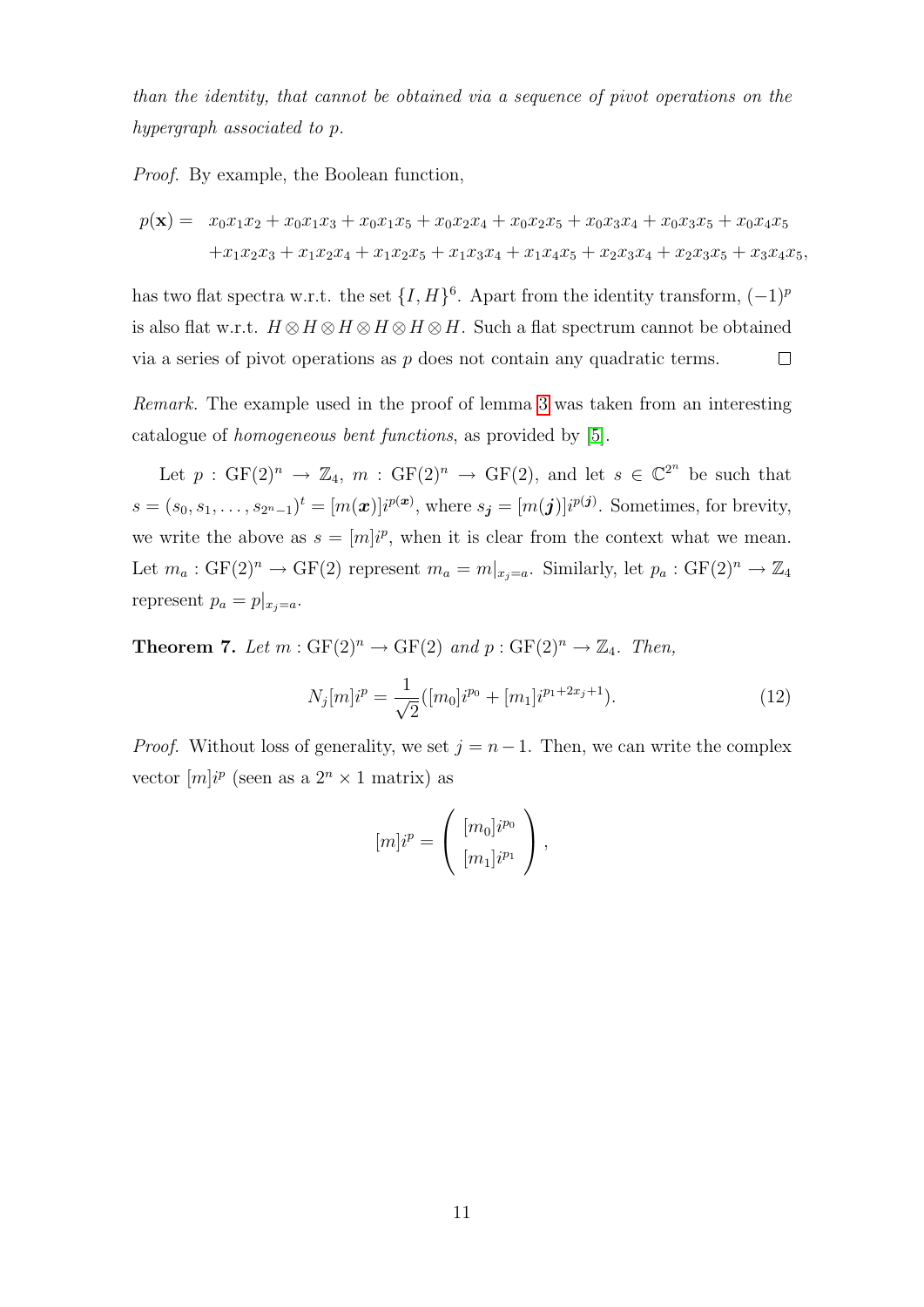where  $[m_0]$ <sup>*i* $^{p_0}$  and  $[m_1]$ <sup>*i* $^{p_1}$ </sup> are  $2^{n-1} \times 1$  complex matrices. Then,</sup>

$$
N_{n-1}[m]i^{p} = \begin{pmatrix} N & \mathbf{0} & \dots & \mathbf{0} \\ \mathbf{0} & N & \dots & \mathbf{0} \\ \vdots & \vdots & \ddots & \vdots \\ \mathbf{0} & \mathbf{0} & \dots & N \end{pmatrix} \begin{pmatrix} [m_{0}]i^{p_{0}} \\ [m_{1}]i^{p_{1}} \end{pmatrix}
$$
  
\n
$$
= \begin{pmatrix} [m(0, \dots, 0)]i^{p(0, \dots, 0)} + i[m(0, \dots, 1)]i^{p(0, \dots, 1)} \\ [m(0, \dots, 0)]i^{p(0, \dots, 0)} - i[m(0, \dots, 1, 1)]i^{p(0, \dots, 1)} \\ [m(0, \dots, 1, 0)]i^{p(0, \dots, 1, 0)} + i[m(0, \dots, 1, 1)]i^{p(0, \dots, 1, 1)} \\ \vdots \\ [m(1, \dots, 1, 0)]i^{p(1, \dots, 1, 0)} + i[m(1, \dots, 1, 1)]i^{p(1, \dots, 1, 1)} \\ [m(1, \dots, 1, 0)]i^{p(1, \dots, 1, 0)} - i[m(1, \dots, 1, 1)]i^{p(1, \dots, 1, 1)} \\ [m_0]i^{p_0} + [m_1]i^{p_1 + 2x_{n-1} + 1} .\end{pmatrix}
$$

 $\Box$ 

In [\[15\]](#page-25-2), we proved that local complementation can be realised via the application of successive Ns on the bipolar vector of the function,  $s = (-1)^p$ . Let D be the set of (unitary) diagonal or anti-diagonal  $2 \times 2$  matrices. Define  $\delta, \gamma \in \{D\}^n$  as  $\delta =$  $\sqrt{2}$  $\frac{\sqrt{2}}{1+i}$   $\prod$  $\prod_{k=l,j}$   $\begin{pmatrix} 1 & 0 \\ 0 & i \end{pmatrix}$  $0 \quad i$  $\setminus$ k and  $\gamma = -\prod$  $\prod_{k=l,j}\left(\begin{array}{cc} 0 & -1\ 1 & 0 \end{array}\right)_k$ . Then,

Theorem 8. Let p be a function that fulfils the condition of definition [7.](#page-5-0) Then the local complementation of its associated (hyper)graph, seen as a weighted (hyper)graph, lies in the orbit of p w.r.t.  $\{I, H, N\}^n$  to within a post-multiplication by a tensor product of members of D. Concretely, if  $p_l$ ,  $p_{jl}$ , and  $p_{ljl}$  are the functions obtained by local complementations on the vertices l, j, then l again, of the (hyper)graph associated with p, then

$$
i^{p_l} = \delta N_l(-1)^p,
$$
  
\n
$$
i^{p_{jl}} = \delta N_j \delta N_l(-1)^p,
$$
  
\n
$$
(-1)^{p_{ljl}} = \gamma \delta N_l \delta N_j \delta N_l(-1)^p.
$$
\n(13)

Remark. We do not distinguish between  $l$  and  $j$ , so one can obtain the hypergraphs associated to the functions,  $p_l$ ,  $p_j$ ,  $p_{jl}$ ,  $p_{lj}$ , and  $p_{lj}$ , via local complementation. Note that  $p_{jlj} = p_{ljl}$ .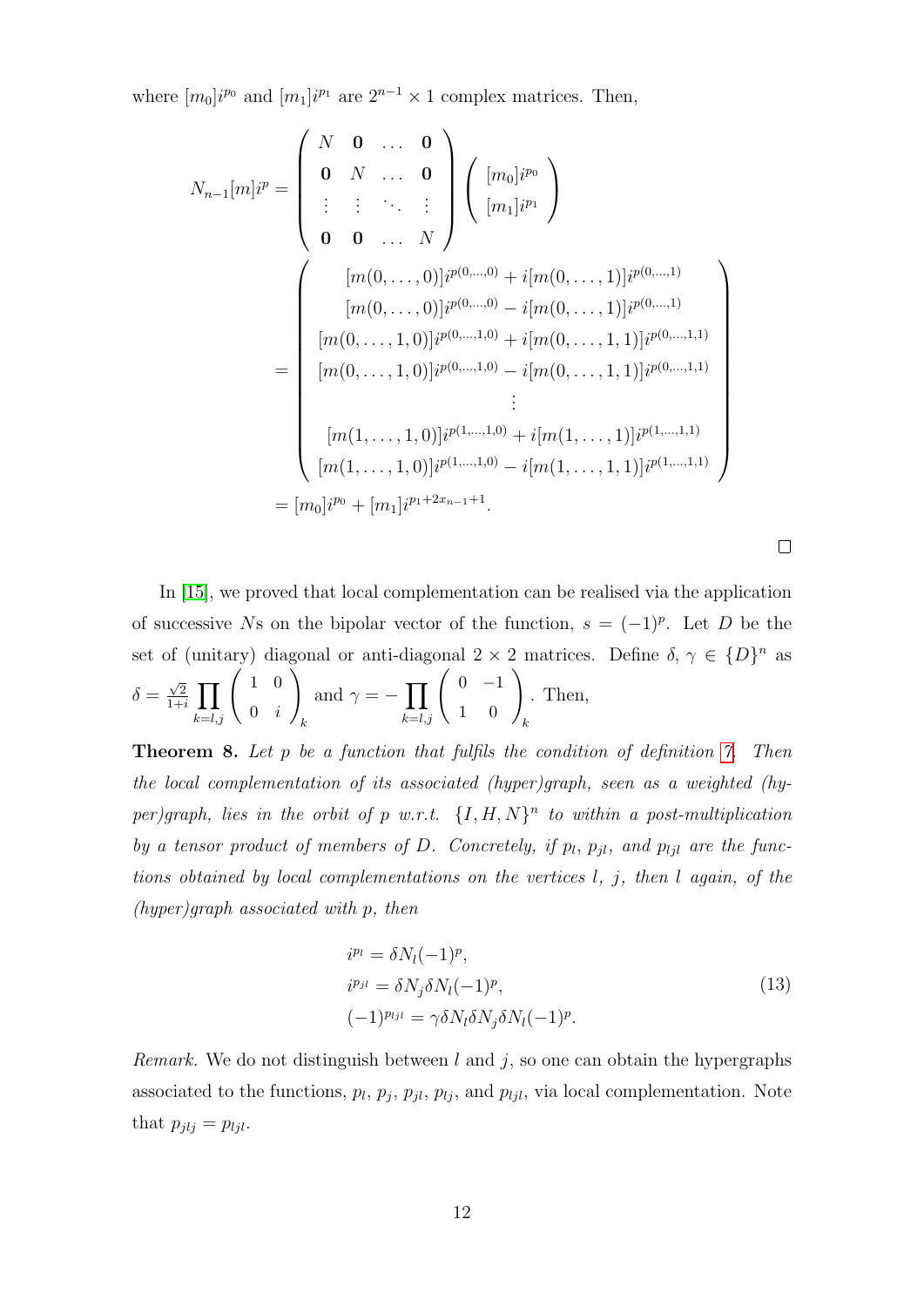*Proof.* Let  $p = x_l x_j + x_l \mathcal{N}_l + x_j \mathcal{N}_j + R$ , and  $s = (-1)^p$ . Let  $\mathcal{N}_l = \sum_{r=0}^p u_r$ , and  $\mathcal{N}_j = \sum_{t=0}^{\tau} v_t$ , (note that they are not necessarily linear). Then, applying theorem  $7^7$  $7^7$ (or by the results on [\[15\]](#page-25-2)),  $N_l s = \frac{1+i}{\sqrt{2}}$  $\frac{1}{2}i^{p'}$ , where  $p' : GF(2)^n \to \mathbb{Z}_4$ , with explicit formula<sup>[8](#page-12-1)</sup>

$$
p' = 2\left(p(x) + x_j \sum_{r=0}^{\rho} u_r + \sum_{r \neq s} u_r u_s\right) + 3\left(x_l + x_j + \sum_{r=0}^{\rho} u_r\right). \tag{14}
$$

Applying  $\delta$  to  $N_l s$ , we get  $s' = \delta N_l s = i^{p_l}$ , where

$$
p_l = 2\left(p(x) + x_j \sum_{r=0}^{\rho} u_r + \sum_{r \neq s} u_r u_s\right) + 3 \sum_{r=0}^{\rho} u_r. \tag{15}
$$

This is the result of the action of  $LC(l)$ . Now we apply  $LC(j)$ ; that is, we first apply  $N_j$  to s'. By theorem [7,](#page-10-0) the result is  $N_j s' = \frac{1+i}{\sqrt{2}}$  $\frac{1}{2}i^{p''}$ , where  $p'' : GF(2)^n \to \mathbb{Z}_4$ , with explicit formula

$$
p'' = 2\left(x_l x_j + x_l \sum_{t=0}^{\tau} v_t + x_j \left(\sum_{r=0}^{\rho} u_r + \sum_{t=0}^{\tau} v_t\right) + \sum_{t \neq u} v_t v_u + \sum_{r,t} u_r v_t + \sum_{r=0}^{\rho} u_r + R\right) + 3(x_l + x_j + \sum_{t=0}^{\tau} v_t)
$$
\n(16)

Then we apply  $\delta$  to  $N_j s'$  to get  $s'' = \delta N_j s' = i^{p_{lj}}$ , where

$$
p_{lj} = 2\left(x_l x_j + x_l \sum_{t=0}^{\tau} v_t + x_j \left(\sum_{r=0}^{\rho} u_r + \sum_{t=0}^{\tau} v_t\right) + \sum_{t \neq u} v_t v_u + \sum_{r,t} u_r v_t + \sum_{r=0}^{\rho} u_r + R\right) + 3 \sum_{t=0}^{\tau} v_t
$$
\n(17)

Now we apply  $LC(l)$  again; that is, we first apply  $N_l$  to  $s''$ . By theorem [7,](#page-10-0) the result is  $N_l s'' = \frac{1+i}{\sqrt{2}}$  $\frac{1}{2}i^{p'''}$ , where  $p''' : GF(2)^n \to \mathbb{Z}_4$ , with explicit formula

$$
p''' = 2\left(x_l x_j + x_l \sum_{t=0}^{\tau} v_t + x_j \sum_{r=0}^{\rho} u_r + \sum_{r=0}^{\tau} u_r + \sum_{t=0}^{\tau} v_t + R\right) + 3(x_l + x_j)
$$
\n(18)

<span id="page-12-1"></span><span id="page-12-0"></span><sup>&</sup>lt;sup>7</sup>One can lift the Boolean function p to a function  $q: GF(2)^n \to \mathbb{Z}_4$ , with  $q(\boldsymbol{x}) = 2p(\boldsymbol{x})$ .

<sup>&</sup>lt;sup>8</sup>We denote as  $\lambda_0 \phi_0 + \lambda_1 \phi_1$  or, more generally, as  $\sum \lambda_i \phi_i$ , with  $\lambda_i \in \mathbb{Z}_4$  and  $\phi_i$  Boolean functions, the result of embedding the output of the  $\phi_i$ 's into  $\mathbb{Z}_4$ , multiplying them by a scalar  $\lambda_i \in \mathbb{Z}_4$ , and then adding the result mod 4. For instance, for  $x_0 = x_1 = 1$ , we have  $2[x_0 + x_1] + 3x_1 + 2 = 1$ .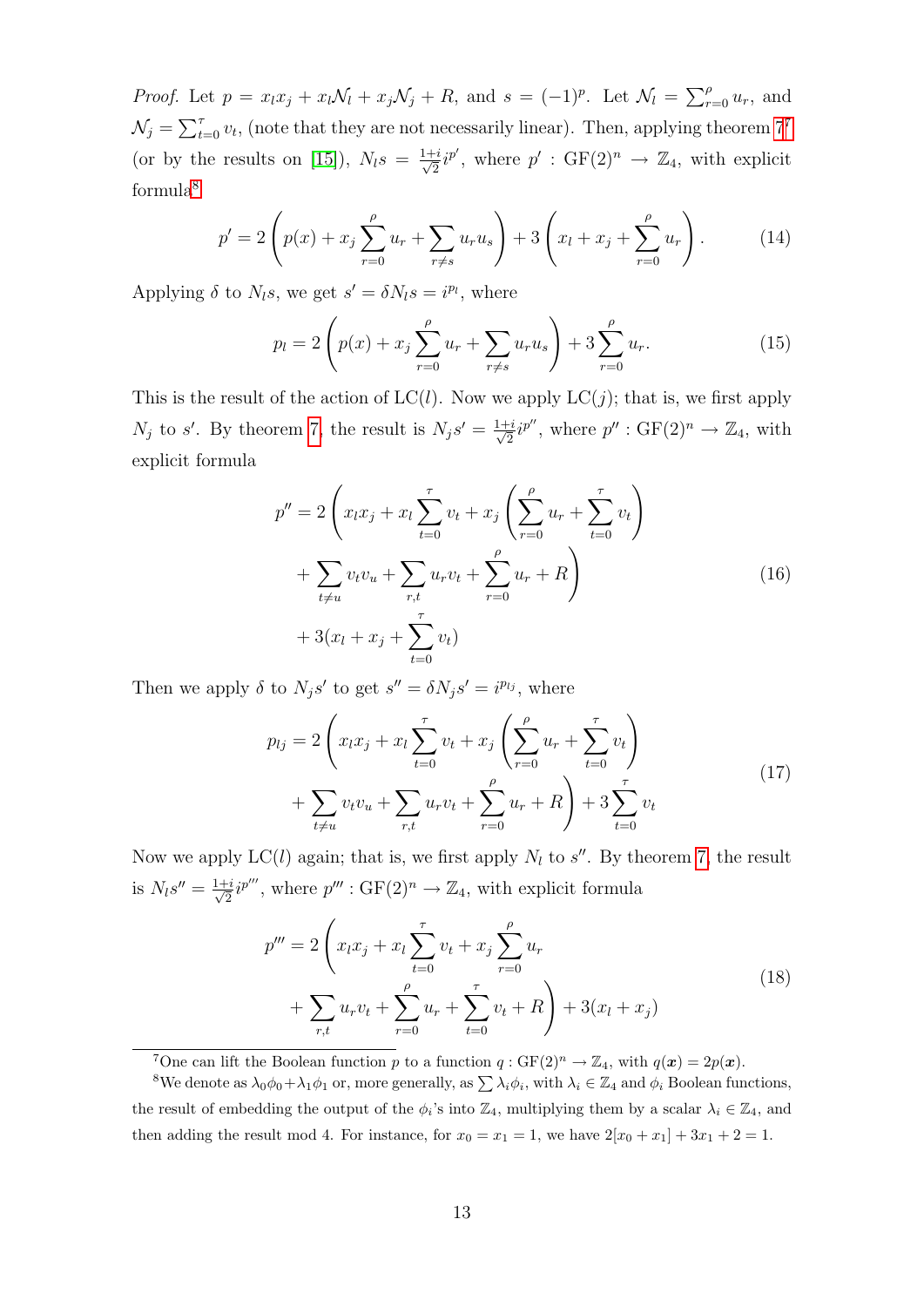Then we apply  $\delta$  to  $N_l s''$  to get  $s''' = \delta N_l s'' = (-1)^{p'_{ljl}}$ , where

$$
p'_{ljl} = x_l x_j + x_l \sum_{t=0}^{\tau} v_t + x_j \sum_{r=0}^{\rho} u_r + \sum_{r,t} u_r v_t + \sum_{r=0}^{\rho} u_r + \sum_{t=0}^{\tau} v_t + R \qquad (19)
$$

If we now apply  $\gamma$  to  $s'''$ , we get

$$
p_{ljl} = x_l x_j + x_l \sum_{t=0}^{\tau} v_t + x_j \sum_{r=0}^{\rho} u_r + \sum_{r,t} u_r v_t + R,
$$
 (20)

which is, by definition [7,](#page-5-0) the formula for pivot on the hypergraph associated to  $p$ . Note that this gives as well an alternative proof of theorem [4:](#page-7-3) Let  $d =$  $\begin{pmatrix} 1 & 0 \end{pmatrix}$  $0 \quad i$  $\setminus$ ,

and let 
$$
d' = \begin{pmatrix} 0 & -1 \\ 1 & 0 \end{pmatrix}
$$
. We see that we have applied:

• In position *l*: 
$$
d'dNddN = d' \begin{pmatrix} 0 & 1 \\ -1 & 0 \end{pmatrix} H = H
$$

• In position *j*: 
$$
\frac{-1}{e^{3\pi i/4}} d' d dN d = (-1)d' \begin{pmatrix} 0 & -1 \\ 1 & 0 \end{pmatrix} H = H
$$

• Remaining positions: I

## 4 Number of Flat Spectra w.r.t.  $\{I, H\}^n$

In this section, we first study the behaviour of a graph that contains a certain inner structure, namely a *clique*. Then we give bounds on the number of flat spectra of graphs based on their subgraphs, specifically in the case where some of the subgraphs are cliques.

In order to provide some context for the results, we first state the results of some computer experiments. Table [1](#page-14-0) shows the expected number of flat spectra w.r.t.  $\{I, H\}^n$  for a random Boolean function, and for a random Boolean function of degree  $\leq 2$ . Table [1](#page-14-0) demonstrates, empirically <sup>[9](#page-13-0)</sup> that, for *n* large enough, the expected number of flat spectra w.r.t.  $\{I, H\}^n$  for a random Boolean function, and for a random Boolean function of degree  $\leq 2$ , respectively, is 1.0 and approximately

<span id="page-13-0"></span><sup>&</sup>lt;sup>9</sup> Exhaustive search for random,  $n \leq 4$ , and random quad.,  $n \leq 7$ , otherwise 100000 samples were taken.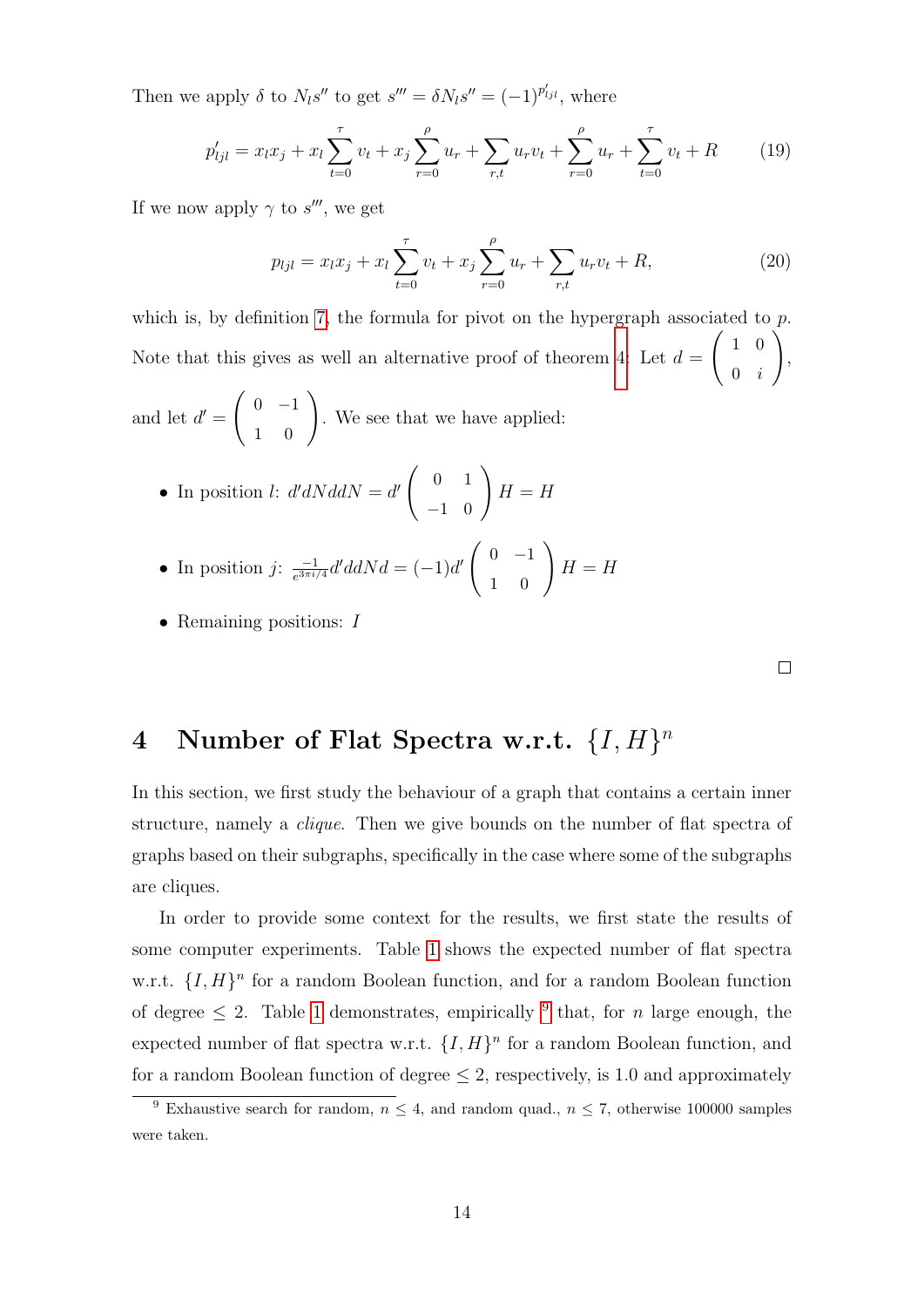<span id="page-14-0"></span>**Table 1:** Average # flat spectra w.r.t.  $\{I, H\}^n$ 

|                                                                  | $\, n$ |  |  |  |  |  |                                                 |  |
|------------------------------------------------------------------|--------|--|--|--|--|--|-------------------------------------------------|--|
|                                                                  |        |  |  |  |  |  | 2 3 4 5 6 7 8 9                                 |  |
| random                                                           |        |  |  |  |  |  | 1.500 1.750 1.390 1.039 1.000 1.000 1.000 1.000 |  |
| random quad 1.500 2.500 4.438 8.188 15.486 29.726 57.918 113.227 |        |  |  |  |  |  |                                                 |  |

 $2^{n-2}$ , respectively. The structures and constructions considered in this section will be seen to produce (hyper)graphs with relatively high numbers of flat spectra w.r.t.  $\{I, H\}^n$ , in comparison to the average.

### <span id="page-14-1"></span>4.1 Cliques

The *complete graph* or *clique* on *n* vertices corresponds to the Boolean function  $p = \sum_{0 \le i < j \le n-1} x_i x_j.$ 

<span id="page-14-2"></span>**Lemma 4** ([\[18\]](#page-25-4)). The Boolean function corresponding to the complete graph on n vertices has  $2^{n-1}$  flat spectra w.r.t.  $\{I, H\}^n$ , and maximises over the set of Boolean functions of n variables the number of flat spectra w.r.t.  $\{I, H\}^n$ .

We now study the behavior of a graph that contains a *clique*, i.e., a complete subgraph. We consider three cases, depending on the positions of the vertices a and b, where we pivot on the edge ab. Let  $C_r$  be the clique on r vertices contained in the graph. We denote by  $\mathcal{N}(a)$  and  $\mathcal{N}(b)$  the neighbourhoods of a and b.

- $a, b \in C_r$ : The clique remains invariant.
- $a \in C_r$ ,  $b \notin C_r$ : Let m be the number of variables of  $C_r$  that are in  $\mathcal{N}(a) \cap \mathcal{N}(b)$ . Then,  $C_r$  splits and we get the cliques  $C_{r-m}$ ,  $C_{m+2}$ , connected just by b. Moreover  $a \notin C_{r-m}$ ,  $b \in C_{r-m}$ , and  $a, b \in C_{m+2}$ .
	- Particular case: Two connected cliques:  $a \in C_{r_a}, b \notin C_{r_a}$ , and  $b \in C_{r_b}$ . Let  $m_a$  be the number of vertices of the clique  $C_{r_a}$  that are in  $\mathcal{N}(a) \cap \mathcal{N}(b)$ , and  $m_b$  the number of vertices of the clique  $C_{r_b}$  that are in  $\mathcal{N}(a) \cap \mathcal{N}(b)$ . Then, both cliques split and we get the cliques  $C_{r_a-m_a}, C_{m_a+2}, C_{r_b-m_b},$ and  $C_{m_b+2}$ .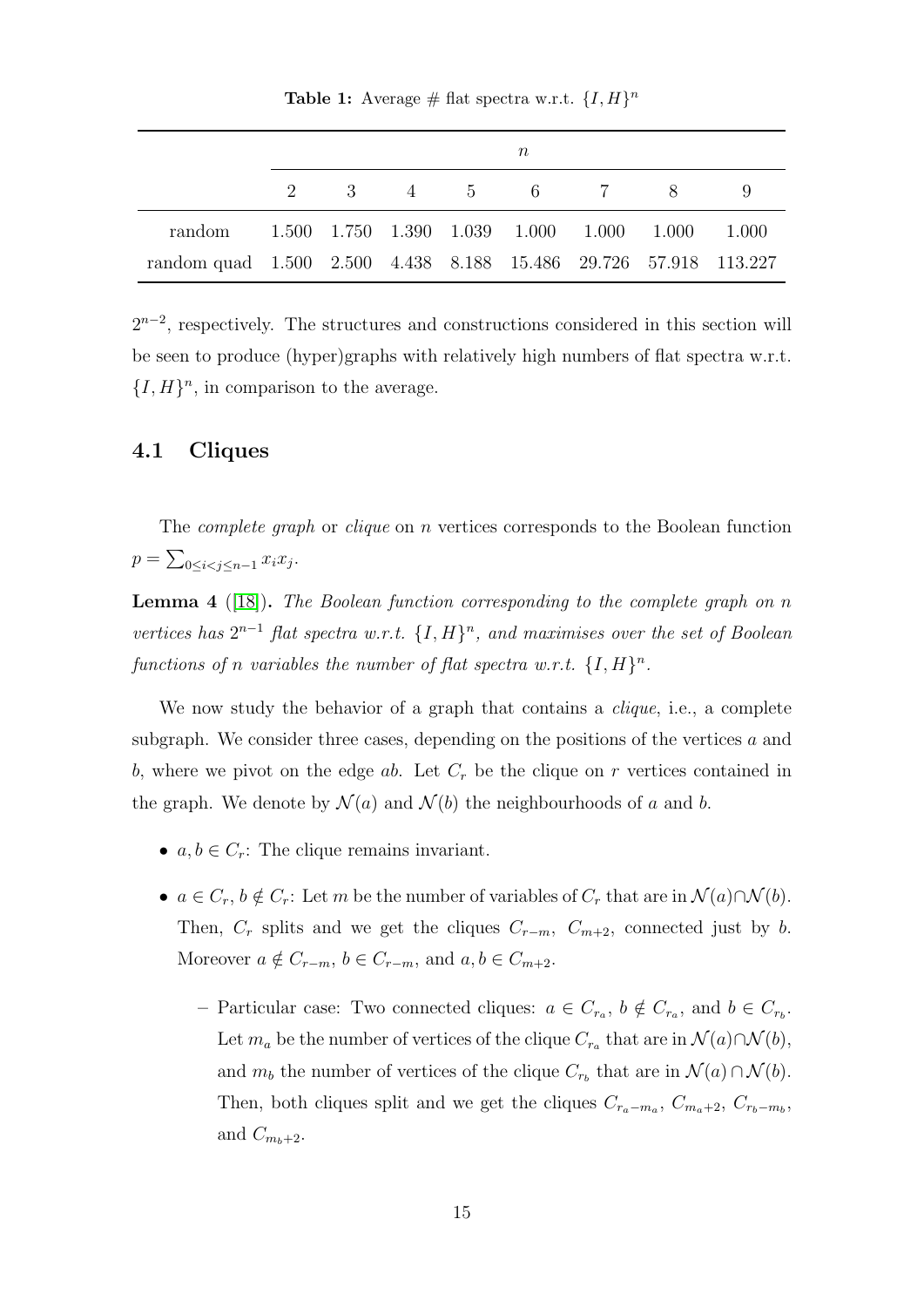•  $a, b \notin C_r$ : In this case,  $C_r$  remains invariant, independently of whether a or b are connected to it or not.

### 4.2 Bounds on the Number of Flat Spectra

We give lower bounds on the number of flat spectra w.r.t.  $\{I, H\}^n$  and  $\{I, H, N\}^n$ depending on internal structures:

Lemma 5. Consider an unconnected graph G, composed of two connected components,  $G_1$  and  $G_2$ . The number of flat spectra of G w.r.t.  $\{I, H\}^n$ ,  $K_{IH}$ , has as lower bound:  $K_{IH}(G) \geq K_{IH}(G_1) \cdot K_{IH}(G_2)$ 

Corollary 2. If we decompose an unconnected graph into connected its components  $G_1, \ldots, G_t$ , then  $K_{IH}(G) \geq \prod_{i=1}^t K_{IH}(G_i)$ . For instance, if we can decompose the graph into cliques  $C_{r_1}, \ldots, C_{r_t}$ , of respective sizes  $r_1, \ldots, r_t$ , then  $K_{IH}(G) \geq$  $\prod_{i=1}^{t} 2^{n_i-1}$ .

**Lemma 6.** Consider the number of flat spectra w.r.t.  $\{I, H, N\}^n$ . If we decompose an unconnected graph into connected components  $G_1, \ldots, G_t$ , then we have that  $K_{IHN}(G) \ge \prod_{i=1}^{t} K_{IHN}(G_i).$ 

Corollary 3. The maximum clique size,  $n_x$ , of any member of the pivot orbit of G is upper-bounded by  $n_x \leq \lfloor \log_2(K_{IH}) \rfloor$ .

# 5 A Construction of Boolean Functions with High Number of Flat Spectra

We now design a family of Boolean functions in  $n$  variables of degree less than or equal to max $\{t, 2\}$ , where  $0 \le t \le n - 1$ , whose members have a large number of flat spectra w.r.t.  $\{I, H\}^n$ . Let

$$
f^{n,t} = \sum_{i=0}^{t-1} \sum_{j=t}^{n-1} x_i x_j + \sum_{i=t}^{n-2} \sum_{j=i+1}^{n-1} x_i x_j + a(x_0, x_1, \dots, x_{n-1}),
$$
\n(21)

where  $deg(a) \leq 1$ . We then define the family  $\mathcal{F}^{n,t}$ ,

$$
\mathcal{F}^{n,t} = \{f^{n,t} + h(x_0, x_1, \dots, x_{t-1})\},\tag{22}
$$

where  $h$  is an arbitrary Boolean function of  $t$  variables.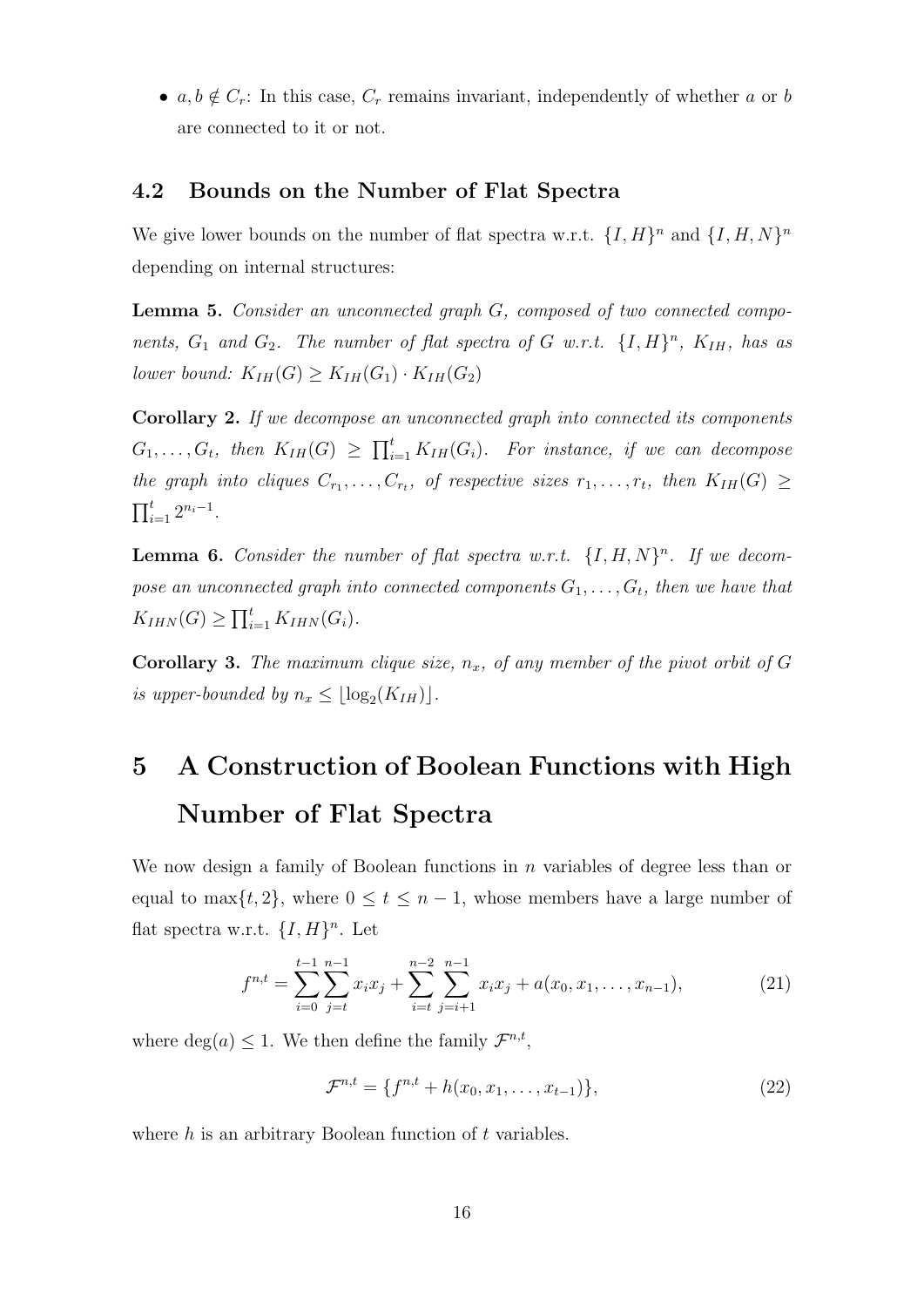**Conjecture 1.** Let  $f \in \mathcal{F}^{n,t}$ . Then the pivot orbit of f is contained in  $\prod_{i=1}^{n-1}$  $k=0$  $\mathcal{F}^{n,k}.$ 

<span id="page-16-0"></span>**Theorem 9.** Let  $f \in \mathcal{F}^{n,t}$ . Then the number of flat spectra of f w.r.t.  $\{I, H\}^{n}$  is at least  $(t + 1)2^{n-t-1}$ , where the bound is tight if f has degree t.

*Proof.* Let  $f \in \mathcal{F}^{n,t}$ . Then it fulfils the condition of definition [7](#page-5-0) for every edge ij such that  $t \leq i, j \leq n$ . We showed in Section [4.1](#page-14-1) that pivoting on any of these edges leaves the clique invariant. This means that the number of flat spectra of f will be at least the number of times we can pivot on the clique on the last  $n-t$  variables times the number of times we can pivot on the complete bipartite graph  $\sum_{i=0}^{t-1} \sum_{j=t}^{n-1} x_i x_j$ (not counting repetitions), plus the identity transform. The number of times we can pivot on the clique of the hypergraph is the same as the number of times we can pivot on a clique of size  $n - t$ . By lemma [4,](#page-14-2) this number is  $2^{n-t-1}$ . We can pivot on each edge of the complete bipartite graph, but note that the pivoting now changes the graph, so a new pivot may not be possible (depending on  $h(x_0, \ldots, x_{t-1})$ ). Avoiding repetitions, that makes one pivot for every vertex on the first  $t$  variables, plus the identity transform. In total we get the lower bound  $(t + 1)2^{n-t-1}$ .

Let  $f \in \mathcal{F}^{n,t}$  such that its degree is t. Take  $h(x_0, x_1, \ldots, x_{t-1}) = x_0 x_1 \cdots x_{t-1}$ . Then, it is easy to see that after doing pivot on any edge mentioned above, the obtained function does not fulfil the condition of definition [7.](#page-5-0)  $\Box$ 

**Lemma 7.** Let  $f \in \mathcal{F}^{n,t}$ . Then the number of flat spectra of f w.r.t.  $\{I, H, N\}^n$  is at least  $(n + 1)(t + 1)2^{n-t-1}$ .

*Proof.* Let  $f \in \mathcal{F}^{n,t}$ . By theorem [9,](#page-16-0) its number of flat spectra w.r.t.  $\{I, H\}^n$  is at least  $(t + 1)2^{n-t-1}$ ; furthermore, we can see that all the flat spectra correspond to graph operations, so the resulting state is associated to a graph. It can be shown [\[15\]](#page-25-2) that local complementation at vertex j is realised by the application of  $N_j$  to the bipolar vector of the function, followed by a diagonal transform, which implies that the result of applying  $N_j$  to the bipolar vector of a function associated to a (simple, undirected) graph is always flat (this also follows as a special case of theorem [7\)](#page-10-0). On the other hand, the result of applying the identity transform to the bipolar vector of a function associated to a graph is always flat. Therefore, the number of flat spectra of f w.r.t.  $\{I, H, N\}^n$  is at least  $n+1$  times its number of flat spectra w.r.t.  $\{I, H, N\}^n$ ; i.e.  $(n+1)(t+1)2^{n-t-1}$ .  $\Box$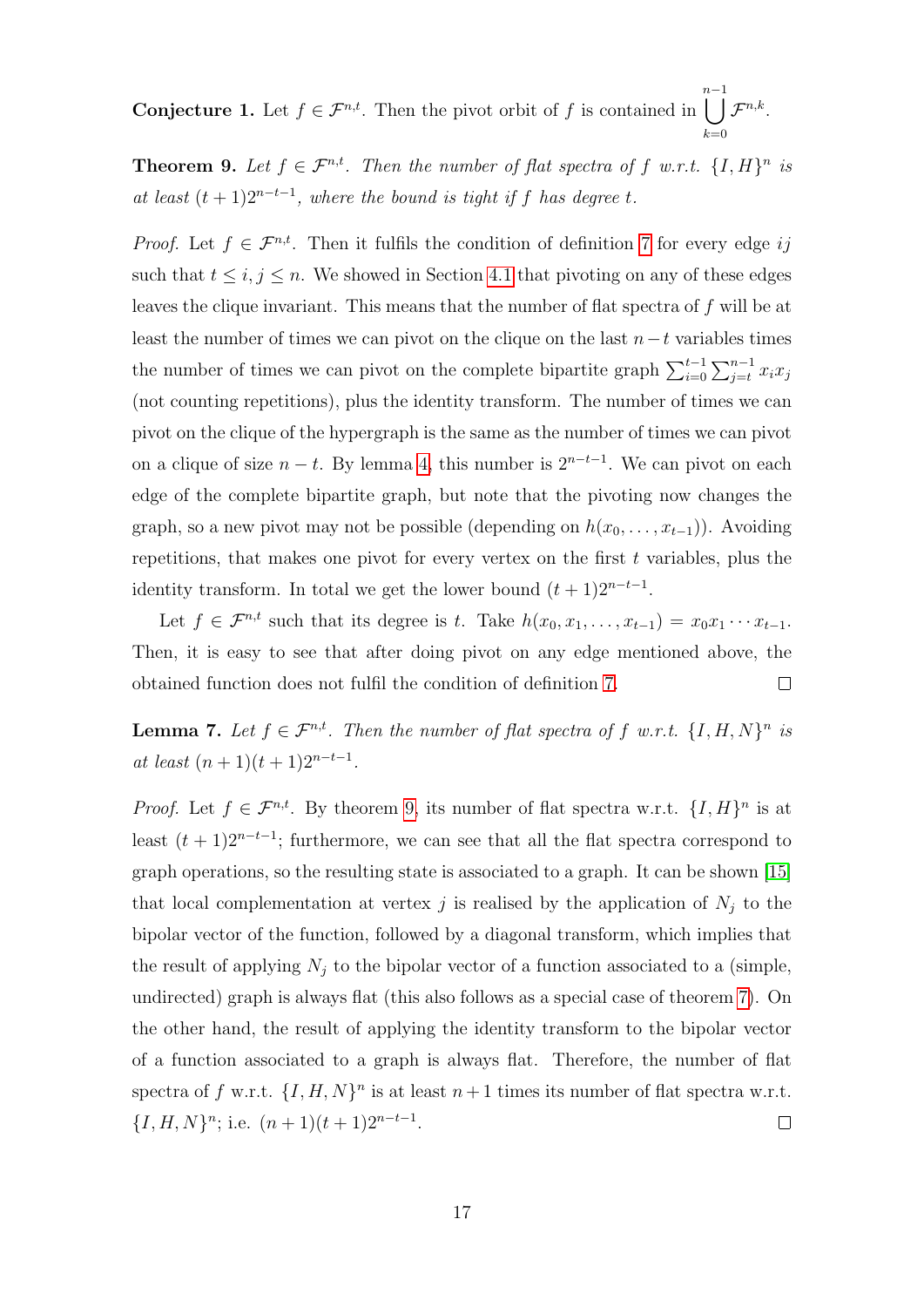### 6 Pivot Orbits and Codes

A binary linear  $[n, k]$  code C is a linear subspace of  $GF(2)^n$  of dimension k. The  $2^k$ elements of C are called *codewords*. We define the *dual* of the code C with respect to the standard inner product,  $\mathcal{C}^{\perp} = {\mathbf{u} \in \mathrm{GF}(2)^n \mid \mathbf{u} \cdot \mathbf{c} = 0, \forall \mathbf{c} \in \mathcal{C}}$ . The code C can be defined by a  $k \times n$  generator matrix, C, whose rows span C. Two codes,  $\mathcal C$  and  $\mathcal C'$ , are considered to be *equivalent* if one can be obtained from the other by some permutation of the coordinates, or equivalently, a permutation of the columns of the generator matrix. C is called *self-dual* if  $C = C^{\perp}$ , and *isodual* if C is equivalent to  $C^{\perp}$ . Self-dual and isodual codes must be *even*, i.e., all codewords must have even weight. A set of k independent columns of C is called an *information set* of  $\mathcal{C}$ . The remaining  $n-k$  columns is called a *redundancy set*. We can permute the columns of C such that an information set makes up the first  $k$  columns. This matrix can now be transformed, by elementary row operations, into a matrix of the form  $C' = (I | P)$ , where I is a  $k \times k$  identity matrix, and P is some  $k \times (n - k)$  matrix. The matrix  $C'$  generates a code equivalent to  $C$  and is said to be of *standard form*. It follows that every code is equivalent to a code with generator matrix of standard form. The matrix  $H = (P^{T} | I)$ , where I is an  $(n - k) \times (n - k)$  identity matrix is called the parity check matrix of C. Observe that  $GH^T = 0$ , where 0 is the all-zero vector. It follows that H must be the generator matrix of  $C^{\perp}$ . A code is *decomposable* if it can be written as the *direct sum* of two smaller codes. For example, let C be an  $[n, k]$ code and C' an  $[n',k']$  code. The direct sum,  $\mathcal{C} \oplus \mathcal{C}' = \{u||v \mid u \in \mathcal{C}, v \in \mathcal{C}'\}$ , where  $\parallel$  means concatenation, is an  $[n + n', k + k']$  code.

It has previously been discovered that the LC orbits of simple undirected graphs corresponds to the equivalence classes of *self-dual additive codes over*  $GF(4)$  [\[3,](#page-24-3) [7,](#page-25-11) [10,](#page-25-8) [21\]](#page-26-0). We now show that pivot orbits of bipartite graphs correspond the equivalence classes of binary linear codes.

<span id="page-17-0"></span>**Definition 8.** Let C be a binary linear  $[n, k]$  code. Let  $C = (I | P)$  be a generator matrix of standard form that generates a code equivalent to  $\mathcal{C}$ . Then the code  $\mathcal{C}$ corresponds to the  $(k, n - k)$ -bipartite graph on n vertices with adjacency matrix

$$
\Gamma = \begin{pmatrix} \mathbf{0}_{k \times k} & P \\ P^{\mathrm{T}} & \mathbf{0}_{(n-k) \times (n-k)} \end{pmatrix},
$$

where **0** denote all-zero matrices of the specified dimensions. Note that the graph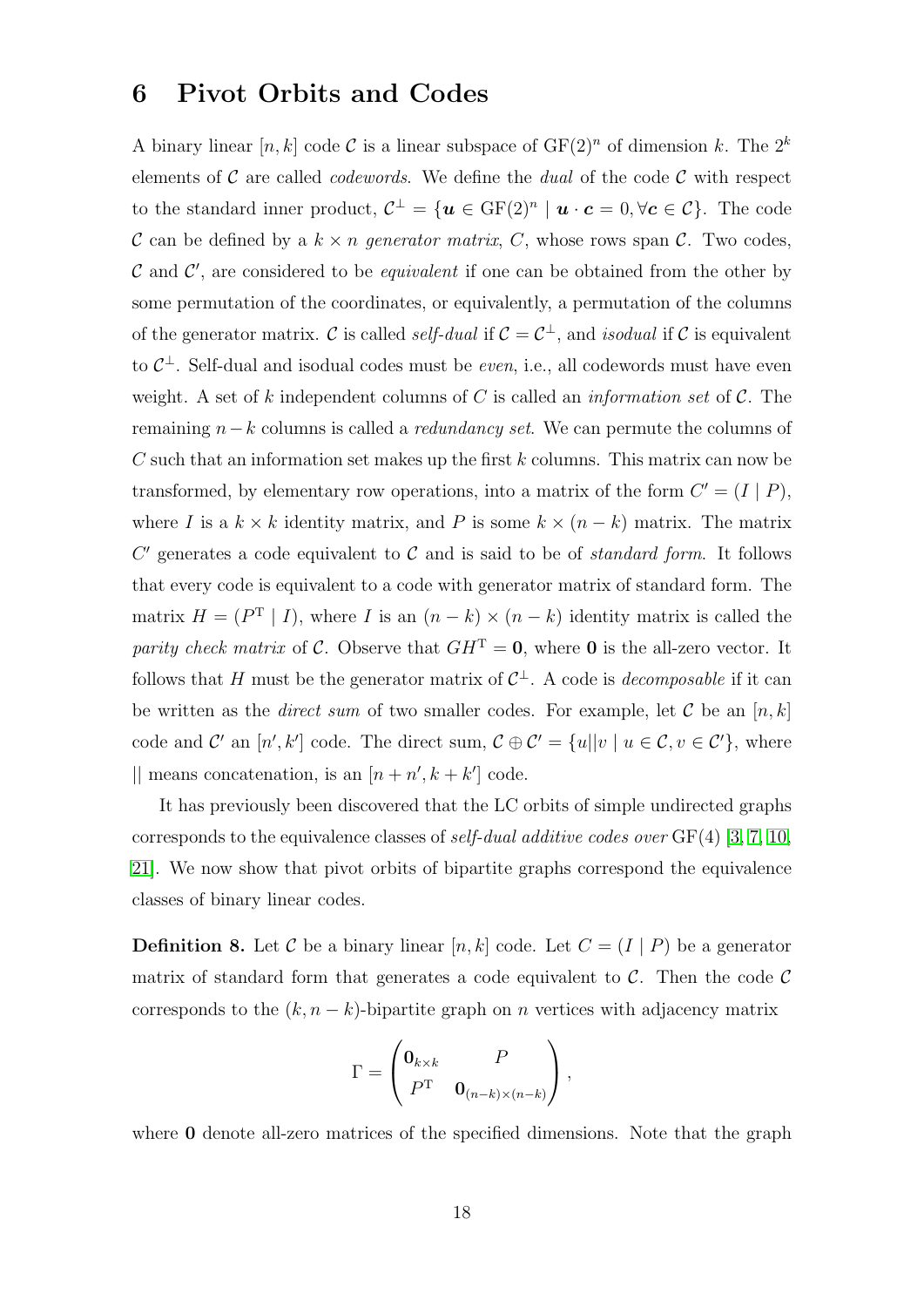corresponding to a code, like the generator matrix, is not uniquely defined.

An alternative description of the relationship between bipartite graphs and codes was given by Parker and Rijmen [\[14\]](#page-25-10). We have previously shown how a graph corresponds to a Boolean function. Applying the Hadamard transform,  $H$ , to all variables corresponding to vertices in one partition of the graph (and  $I$  to the other variables) produces, to within normalisation, the binary indicator vector of the corresponding code C, i.e., a vector  $(s_c)$ ,  $c \in \mathbb{Z}_2^n$ , where  $s_c = 1$  if  $c \in \mathcal{C}$ , and  $s_c = 0$  otherwise. More explicitly, for  $s = (-1)^p$ , and p a quadratic Boolean function representing the bipartite graph of the code C, we have  $(s_c) = \mu(I \otimes \cdots \otimes I \otimes \cdots \otimes H)$ s, with  $\mu$  some normalisation constant. Similarly, applying the H transform to the vertices of the other partition will give the indicator vector of  $C^{\perp}$ 

<span id="page-18-0"></span>**Lemma 8.** Let  $G = (V, E)$  be a  $(k, n-k)$ -bipartite graph derived from the standard form generator matrix C of the  $[n, k]$  code C. Let G' be the graph obtained by pivoting on the edge  $uv \in E$ , followed by a swapping of vertices u and v. Both G and G' have generator matrices of the form given in definition [8,](#page-17-0) with submatrices P and  $P'$ , respectively. Let the rows of P be labelled  $1, 2, \ldots, k$ , and let the columns of P be labelled  $k + 1, k + 2, \ldots, n$ . Assuming, without loss of generality, that  $u \leq k$  and  $v > k$ , P can be transformed into P' by the following steps.

- 1. Store the current value of column v for later.
- 2. Add row u to all rows in  $\mathcal{N}(v) \setminus \{u\}$ , i.e., all rows that have 1 in coordinate v, except row u. (Observe that column v is now the basis vector  $e_u$ , i.e., it has 0 in all coordinates except coordinate u.)
- 3. Reset column v to the value that was stored initially.

*Proof.* According to lemma [2,](#page-5-1) G' will remain  $(k, n-k)$ -bipartite. The transformation of  $P'$  follows from definition [3.](#page-3-2) Pivoting on the edge ij of the bipartite graph G is done by 'toggling' all pairs of vertices  $\{x, y\}$ , where  $x \in \mathcal{N}(u) \setminus \{v\}$  and  $y \in \mathcal{N}(v) \setminus \{u\}$ . This is obtained by step 2 above, since row u of P defines  $\mathcal{N}(u)$ , and column v defines  $\mathcal{N}(v)$ . But in step 2 we have also 'toggled' the pairs  $\{u, y\}$ , where  $y \in \mathcal{N}(v) \setminus \{u\}$ , and we need steps 1 and 3 to correct this.  $\Box$ 

<span id="page-18-1"></span>**Theorem 10.** Let  $G = (V, E)$  be the bipartite graph derived from the standard form generator matrix  $C = (I | P)$  of the code C. The graph G' obtained by pivoting on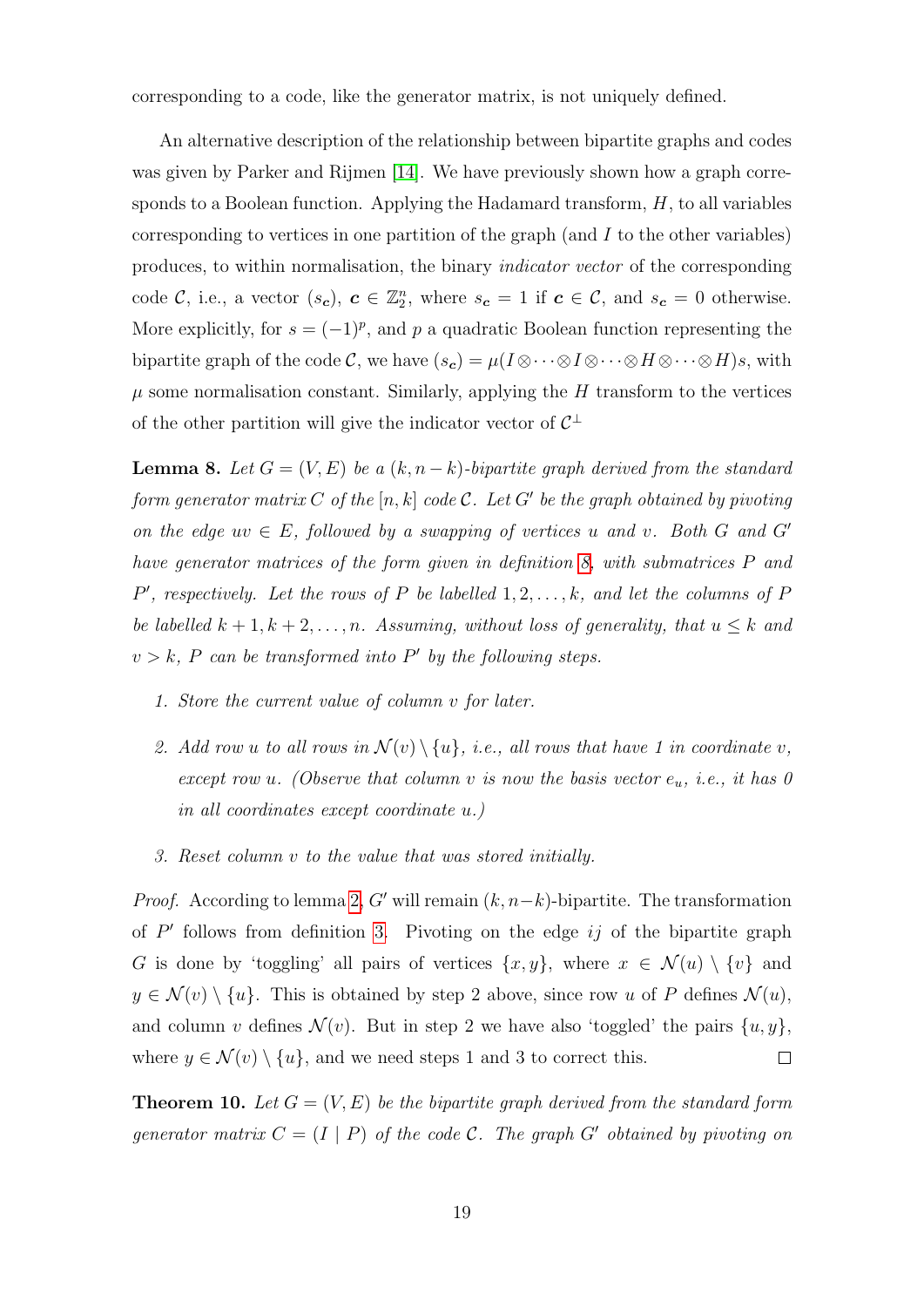the edge  $uv \in E$  and then swapping vertices u and v corresponds to the standard form generator matrix  $C' = (I | P')$  of the code C'. The code C' is equivalent to C, and can be obtained by interchanging coordinates u and v of C.

*Proof.* Assume that  $u \leq k$  and  $v > k$ . The effect of pivoting on the submatrix P was described in lemma [8.](#page-18-0) Now consider the following operations on  $C = (I | P)$ , where rows are labelled  $1, 2, \ldots, k$ , and columns are labelled  $1, 2, \ldots, n$ .

- 1. Observe that column u is the basis vector  $e_u$ .
- 2. Add row u to all rows in  $\mathcal{N}(v) \setminus \{u\}.$
- 3. Column v is now the basis vector  $e_u$ , and column u has the value that column v had initially.
- 4. Swap columns u and v.

Comparing this with the algorithm for pivoting on  $P$ , it is easy to see that the resulting matrix is  $C' = (I | P')$ , i.e., the generator matrix corresponding to G'. The operations we have performed on C preserve the equivalence of linear codes, namely row additions and the swapping of columns  $u$  and  $v$ .  $\Box$ 

Corollary 4. Applying any sequence of pivot operations to the graph G corresponding to the code  $\mathcal C$  will produce a graph corresponding to a code equivalent to  $\mathcal C$ .

Consider a code  $\mathcal{C}$ . It is possible to go from a generator matrix of standard form,  $C = (I | P)$ , to a generator matrix of standard form, C', of any code equivalent to  $\mathcal C$  by one of the n! possible permutations of the columns of  $C$ . More precisely, we can get from  $C$  to  $C'$  via a combination of the following operations.

- 1. Permuting the columns of P.
- 2. Permuting the columns of I, followed by the same permutation on the rows of P, to restore standard form.
- <span id="page-19-0"></span>3. Swapping columns from I with columns from  $P$ , such that the first k columns of the generator matrix is an information set, followed by some row additions to restore standard form.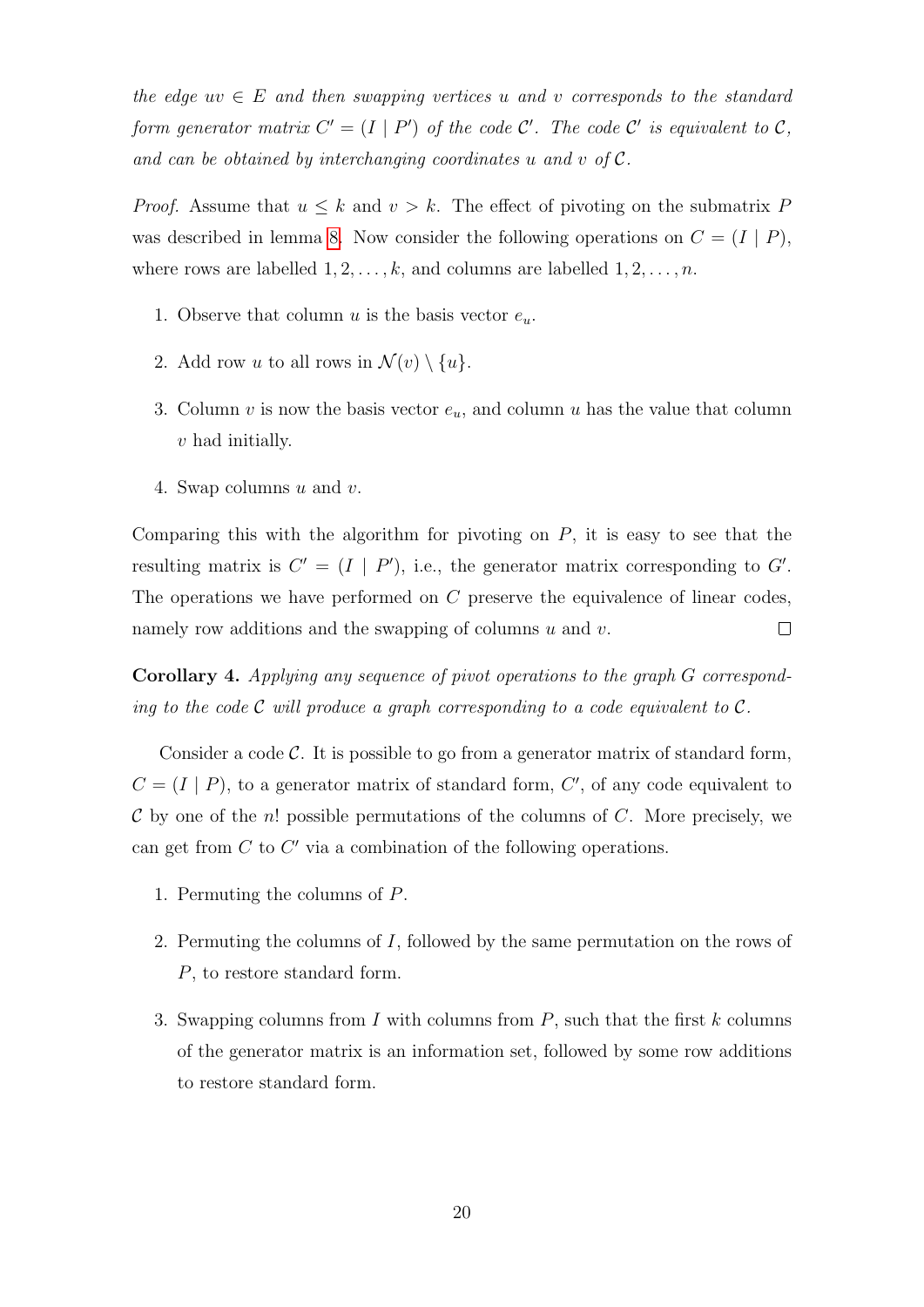**Theorem 11.** Let  $\mathcal C$  and  $\mathcal C'$  be equivalent codes. Let  $C$  and  $C'$  be any matrices of standard form generating  $\mathcal C$  and  $\mathcal C'$ . Let  $G$  and  $G'$  be the bipartite graphs corresponding to  $C$  and  $C'$ .  $G'$  must be isomorphic to a graph obtained by performing some sequence of pivot operations on G.

*Proof.*  $\mathcal C$  and  $\mathcal C'$  must be related by a combination of the operations 1, 2, and 3 listed above. It is easy to see that operations 1 and 2 applied to G produce a graph isomorphic to G. It remains to prove that operation 3 always correspond to some sequence of pivot operations. We know from theorem [10](#page-18-1) that swapping columns  $u$ and v of C, where u is part of I and v is part of P, corresponds to pivoting on the edge uv of G and then swapping vertices u and v. When uv is not an edge of  $G$ , we can not swap columns u and v of C via pivoting. In this case, coordinate v of column u is 0, and column u is the basis vector  $e_u$ . Swapping these columns would result in a generator matrix where the first  $k$  columns have 0 at coordinate  $u$ . These columns can not correspond to an information set. It follows that if  $uv$  is not an edge of  $G$ , swapping columns u and v is not a valid operation of type 3 in the above list. Thus graph pivoting covers all possible permutations that map standard form generator matrices of equivalent codes to each other.  $\Box$ 

Let us now consider the labelled graphs in the pivot orbit of  $G = (V, E)$ , i.e., graph isomorphism is not considered when the pivot orbit is generated. G is the bipartite graph representing the code C. When we pivot on the edge  $uv \in E$ , without swapping vertices  $u$  and  $v$  afterwards, the resulting adjacency matrix will not be of the type we saw in definition [8.](#page-17-0) We can think of  $G$  as a graph corresponding to the information set  $\{1, 2, \ldots, k\}$  of C. Pivoting on the edge  $uv \in E$ , where  $u \leq k$ and  $v > k$ , produces a graph representing another information set of  $\mathcal{C}$ , namely  $\{1, 2, \ldots, k\} \setminus \{u\} \cup \{v\}.$  With this interpretation, the next corollary follows from theorem [11.](#page-19-0)

**Corollary 5.** Let G be the bipartite graph representing the code  $C$ . Each labelled graph in the pivot orbit of G corresponds to an information set of  $\mathcal C$ . Moreover, the number of information sets of C equals the number of labelled graphs in the pivot orbit of G.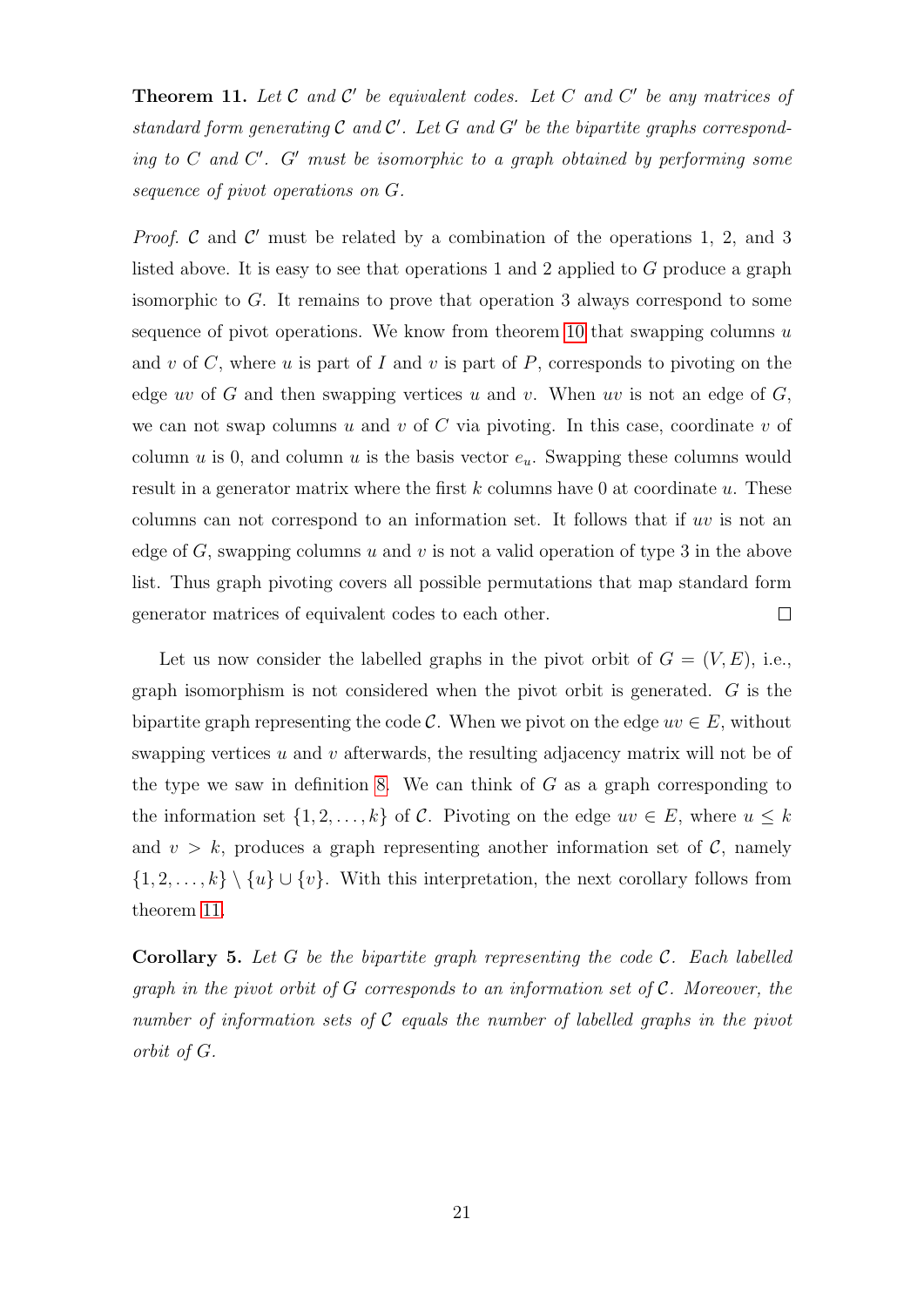<span id="page-21-0"></span>**Table 2:** Numbers of LC Orbits of Graphs on n Vertices

| n |  |  |  |  |  |  |  |                                                    |                                                            |
|---|--|--|--|--|--|--|--|----------------------------------------------------|------------------------------------------------------------|
|   |  |  |  |  |  |  |  | $1 \t2 \t3 \t4 \t5 \t6 \t7 \t8 \t9 \t10 \t11 \t12$ |                                                            |
|   |  |  |  |  |  |  |  |                                                    | $i_n^{LC}$ 1 1 1 2 4 11 26 101 440 3,132 40,457 1,274,068  |
|   |  |  |  |  |  |  |  |                                                    | $t_n^{LC}$ 1 2 3 6 11 26 59 182 675 3,990 45,144 1,323,363 |

## 7 Enumeration of Pivot Orbits

We have previously classified all self-dual additive codes over GF(4) of length up to 12 [\[6,](#page-25-12) [7\]](#page-25-11), by classifying orbits of simple undirected graphs with respect to local complementation and graph isomorphism. In Table [2,](#page-21-0) the sequence  $(i_n^{LC})$  gives the number of LC orbits of connected graphs on n vertices, while  $(t_n^{\text{LC}})$  gives the total number of LC orbits of graphs on  $n$  vertices. A database containing one representative from each LC orbit is available at [http://www.ii.uib.no/~larsed/](http://www.ii.uib.no/~larsed/vncorbits/) [vncorbits/](http://www.ii.uib.no/~larsed/vncorbits/).

By recursively applying pivot operations to all edges of a graph, whilst checking for graph isomorphism using the program *nauty* [\[12\]](#page-25-13), we can quickly find all members of the pivot orbit. Let  $G_n$  be the set of all unlabelled simple undirected connected graphs on  $n$  vertices. Let the set of all distinct pivot orbits of connected graphs on n vertices is a partitioning of  $G_n$  into  $i_n^P$  disjoint sets. Our previous classification of the LC orbits of all graphs of up to 12 vertices helps us to classify pivot orbits, since it follows from definition [2](#page-3-3) that each LC orbit can be partitioned into some set of disjoint pivot orbits. We have used this fact to classify all pivot orbits of graphs on up to 12 vertices. In Table [3,](#page-22-0) the sequence  $(i_n^P)$  gives the number of pivot orbits of connected graphs on *n* vertices, while  $(t_n^P)$  gives the total number of pivot orbits of graphs on n vertices. A database containing one representative from each pivot orbit can be found at <http://www.ii.uib.no/~larsed/pivot/>.

We are particularly interested in bipartite graphs, because of their connection to binary linear codes. For the classification of the orbits of bipartite graphs with respect to pivot and graph isomorphism, the following technique is helpful. If G is an  $(a, b)$ -bipartite graph, it has  $2^a + 2^b - 2$  possible *extensions*. Each extension is formed by adding a new vertex and joining it to all possible combinations of at least one of the old vertices. Let  $P_n$  be a set containing one representative from each pivot orbit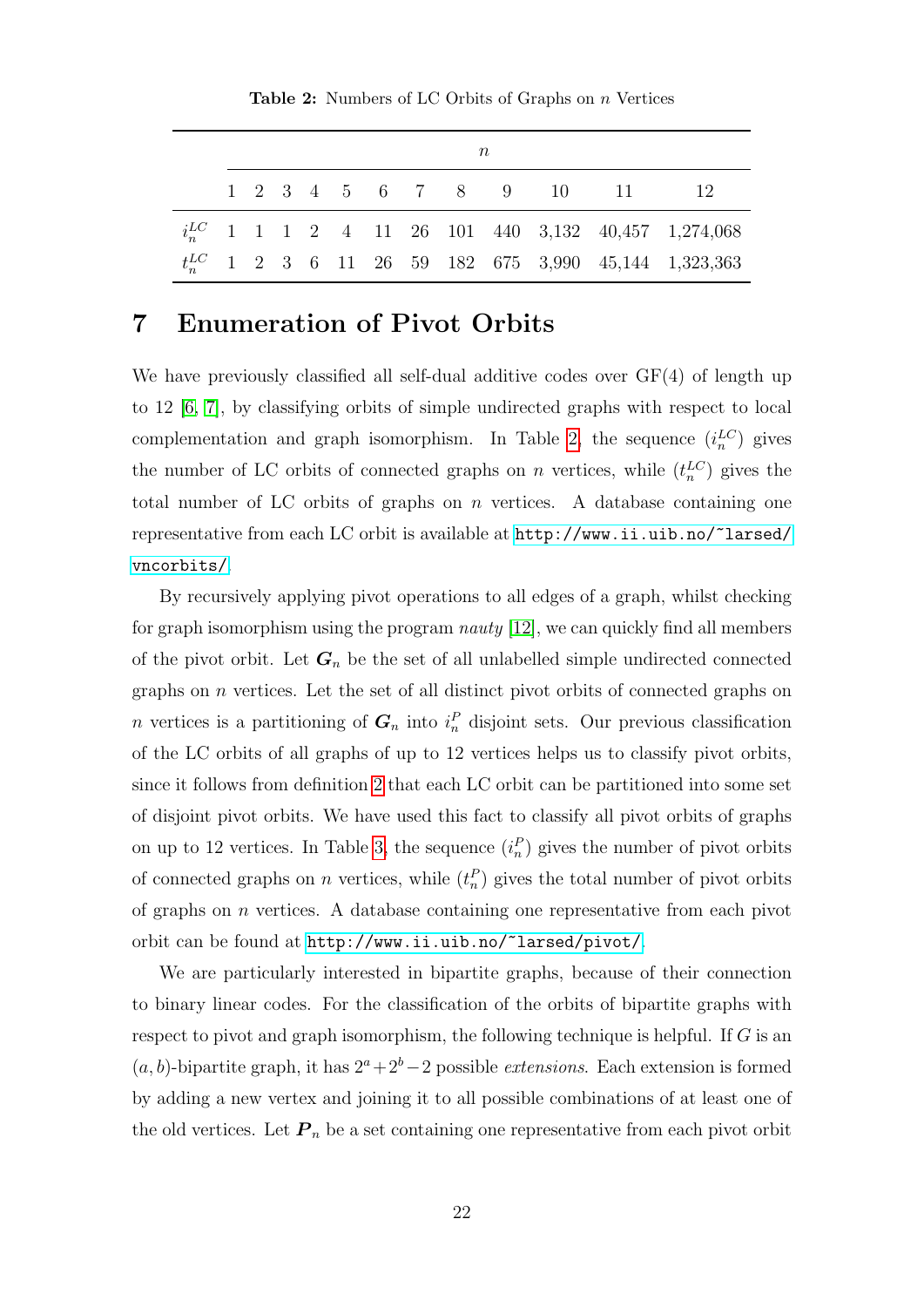| $\it{n}$       | $i_n^P$        | $t_n^P$        | $i_n^{P,B}$    | $t^{P,B}_n$    |
|----------------|----------------|----------------|----------------|----------------|
| $\mathbf{1}$   | $\mathbf{1}$   | $\mathbf{1}$   | $\mathbf{1}$   | $\mathbf 1$    |
| $\overline{2}$ | $\mathbf{1}$   | $\overline{2}$ | $\mathbf{1}$   | $\overline{2}$ |
| 3              | $\overline{2}$ | 4              | $\mathbf{1}$   | 3              |
| 4              | $\overline{4}$ | 9              | $\overline{2}$ | 6              |
| $\overline{5}$ | 10             | 21             | 3              | 10             |
| 6              | 35             | 64             | 8              | 22             |
| 7              | 134            | 218            | 15             | 43             |
| 8              | 777            | 1,068          | 43             | 104            |
| 9              | 6,702          | 8,038          | 110            | 250            |
| 10             | 104,825        | 114,188        | 370            | 720            |
| 11             | 3,370,317      | 3,493,965      | 1,260          | 2,229          |
| 12             | 231,557,290    | 235,176,097    | 5,366          | 8,361          |
| 13             |                |                | 25,684         | 36,441         |

<span id="page-22-0"></span>Table 3: Numbers of Pivot Orbits of Graphs on n Vertices

of all connected bipartite graphs on n vertices. The set  $E_n$  be formed by making all possible extensions of all graphs in  $P_{n-1}$ . It can then be shown that  $P_n \subset E_n$ , i.e., that the set  $\mathbf{E}_n$  will contain at least one representative from each pivot orbit of connected bipartite graphs on n vertices. The set  $E_n$  will be much smaller than  $G_n$ , so it will be more efficient to search for a set of pivot orbit representatives within  $E_n$ .

In Table [3,](#page-22-0) the sequence  $(i_n^{P,B})$  gives the number of pivot orbits of connected bipartite graphs on *n* vertices, and  $(t_n^{P,B})$  gives the total number of pivot orbits of bipartite graphs on  $n$  vertices. A database containing one representative from each of these orbits can be found at <http://www.ii.uib.no/~larsed/pivot/>.

It follows from theorem [11](#page-19-0) that the orbits of simple undirected graphs with respect to pivot and graph isomorphism correspond to equivalence classes of binary linear codes. Note that the codes  $\mathcal{C}$  and  $\mathcal{C}^{\perp}$  correspond to isomorphic graphs. This means that the pivot orbit of an  $[n, k]$  code is simultaneously the pivot orbit of a nonequivalent  $[n, n-k]$  code, with the exception of isodual codes, which are equivalent to their duals.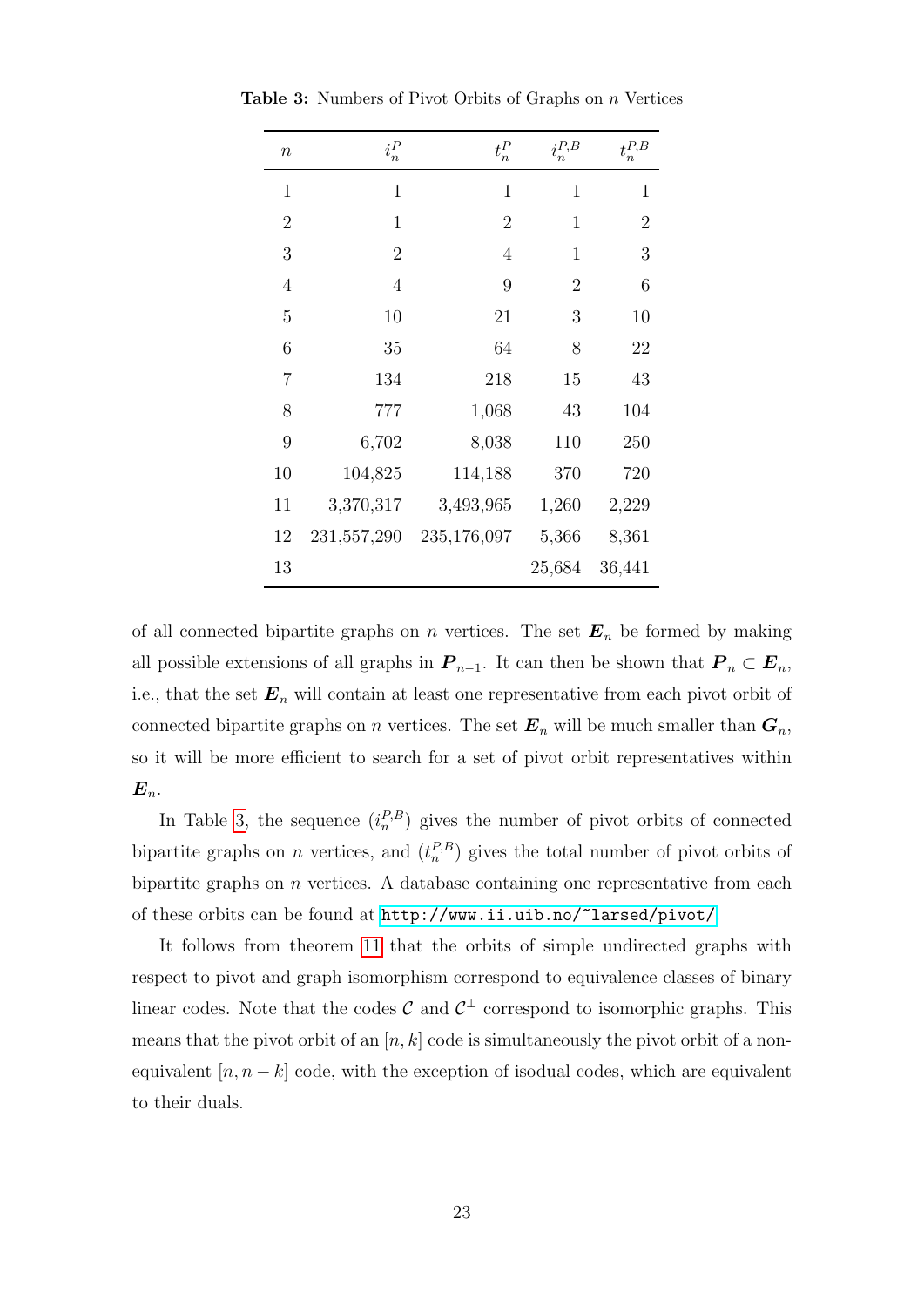<span id="page-23-0"></span>

| $\it n$        | $i_n^{P,B}$    | $i_n^C$        | $i_n^{C_{iso}}$ |
|----------------|----------------|----------------|-----------------|
| $\mathbf 1$    | $\mathbf 1$    | $\mathbf 1$    |                 |
| $\overline{2}$ | 1              | 1              | 1               |
| 3              | $\mathbf 1$    | $\overline{2}$ |                 |
| 4              | $\overline{2}$ | 3              | 1               |
| 5              | 3              | 6              |                 |
| 6              | 8              | 13             | 3               |
| 7              | 15             | 30             |                 |
| 8              | 43             | 76             | 10              |
| 9              | 110            | 220            |                 |
| 10             | 370            | 700            | 40              |
| 11             | 1,260          | 2,520          |                 |
| 12             | 5,366          | 10,503         | 229             |
| 13             | 25,684         | 51,368         |                 |

Table 4: Numbers of Pivot Orbits and Binary Linear Codes

Theorem 12. Let  $k \neq \frac{n}{2}$  $\frac{n}{2}$ . Then the number of inequivalent binary linear  $[n, k]$ codes, which is also the number of inequivalent  $[n, n-k]$  codes, is equal to twice the number of pivot orbits of  $(n - k, k)$ -bipartite graphs.

When *n* is even and  $k = \frac{n}{2}$  $\frac{n}{2}$ , the number of inequivalent binary linear  $[n,k]$  codes is equal to twice the number of pivot orbits of  $(k, k)$ -bipartite graphs minus the number of isodual codes of length n.

Note that if we only consider connected graphs on  $n$  vertices, we get the number of indecomposable codes of length n,  $i_n^C$ . The total number of codes can easily be derived from the values of  $(i_n^C)$ . Table [4](#page-23-0) gives the number of pivot orbits of connected bipartite graphs on *n* vertices  $(i_n^{P,B})$ , the number of indecomposable binary linear codes of length  $n(i_n^C)$ , and the number of indecomposable isodual codes of length n  $(i_n^{C_{iso}}).$ 

The number of linear codes of high length can be calculated by using computer algebra tools [\[9\]](#page-25-14), and a complete classification has been carried out for codes of length up to 14 [\[22\]](#page-26-1) by using a different graph based approach. We hope, however, that our method will be more efficient than existing algorithms for classifying special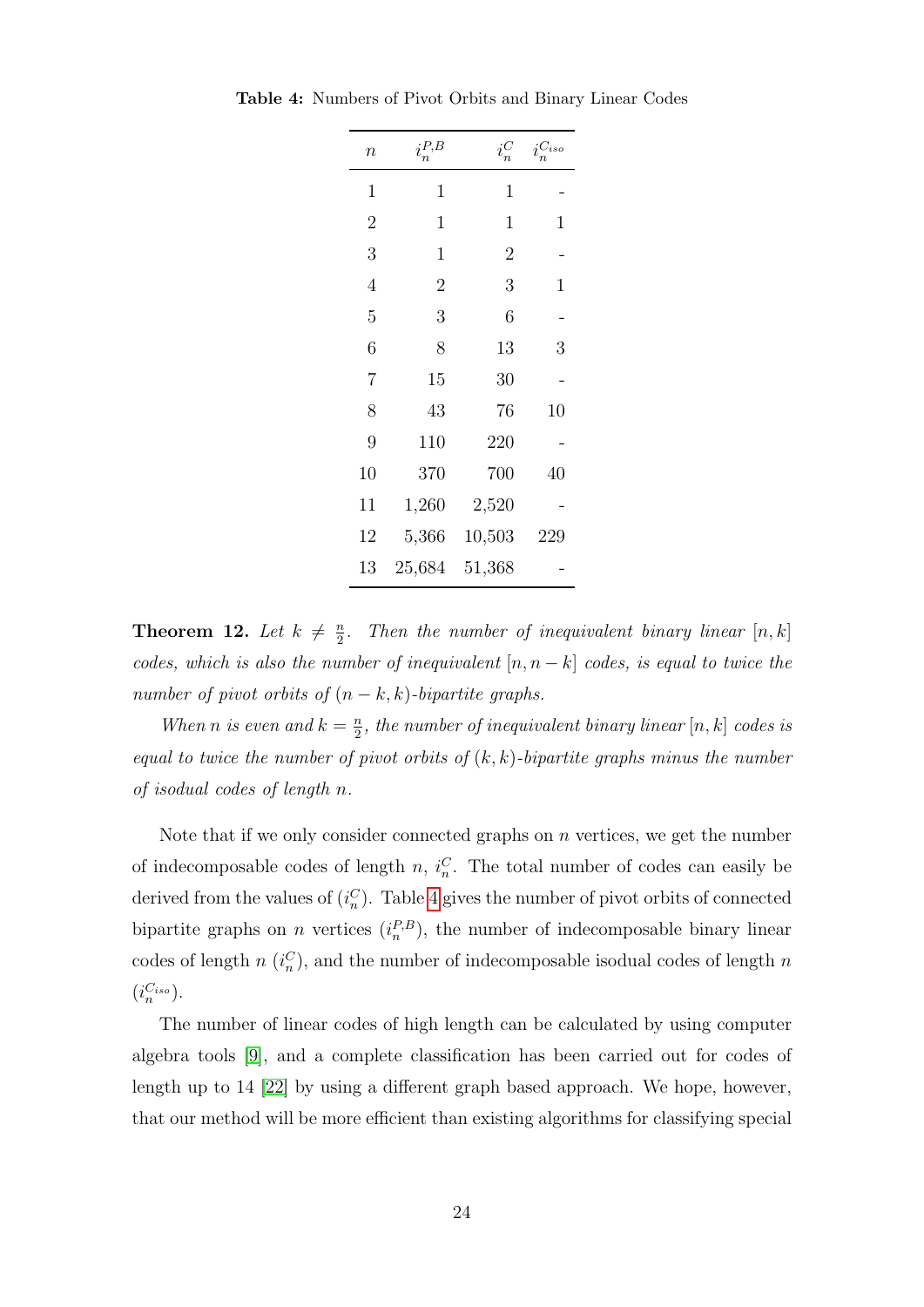<span id="page-24-5"></span>

| $\, n$         | $i_n^{P,L}$ | $t_n^{P,L}$    | $i_n^{P,B,L}$  | $t_n^{P,B,L}$ |
|----------------|-------------|----------------|----------------|---------------|
| 1              | 1           | 1              | 1              | 1             |
| $\overline{2}$ | 1           | $\overline{2}$ | 1              | 2             |
| 3              | 2           | 6              | 1              | 5             |
| 4              | 11          | 29             | $\overline{4}$ | 18            |
| 5              | 119         | 240            | 26             | 92            |
| 6              | 2,303       | 3,623          | 251            | 693           |
|                | 80,923      | 105,564        | 3,412          | 7,613         |

Table 5: Numbers of Pivot Orbits of Labelled Graphs on n Vertices

types of codes.

Finally, we have also enumerated the orbits of labelled graphs with respect to the pivot operation only, i.e., not considering graph isomorphism. In Table [5,](#page-24-5) the sequence  $(i_n^{P,L})$  gives the number of pivot orbits of connected labelled graphs on *n* vertices, while  $(t_n^{P,L})$  gives the total number of pivot orbits of labelled graphs on *n* vertices. Similarly  $(i_n^{P,B,L})$  and  $(t_n^{P,B,L})$  give the numbers for connected and unconnected bipartite labelled graphs.

## References

- <span id="page-24-0"></span>[1] ARRATIA, R., BOLLOBÁS, B., AND SORKIN, G. B.: "The interlace polynomial: a new graph polynomial". In Proceedings of the Eleventh Annual ACM-SIAM Symposium on Discrete Algorithms, pp. 237–245, ACM, New York, 2000.
- <span id="page-24-1"></span>[2] ARRATIA, R., BOLLOBÁS, B., AND SORKIN, G. B.: "The interlace polynomial of a graph". J. Combin. Theory Ser. B,  $92(2)$ , pp. 199–233, 2004. [arXiv:math.CO/0209045](http://arxiv.org/pdf/math.CO/0209045).
- <span id="page-24-3"></span>[3] BOUCHET, A.: "Graphic presentations of isotropic systems". J. Combin. Theory Ser. B, 45(1), pp. 58–76, 1988.
- <span id="page-24-2"></span>[4] BOUCHET, A.: "Tutte-Martin polynomials and orienting vectors of isotropic systems". Graphs Combin., 7(3), pp. 235–252, 1991.
- <span id="page-24-4"></span>[5] CHARNES, C., RÖTTELER, M., AND BETH, T.: "Homogeneous bent functions, invariants, and designs". Designs, Codes and Cryptography, 26(1–3), pp. 139–154, 2002. <http://www.iqc.ca/~mroetteler/bent.html>.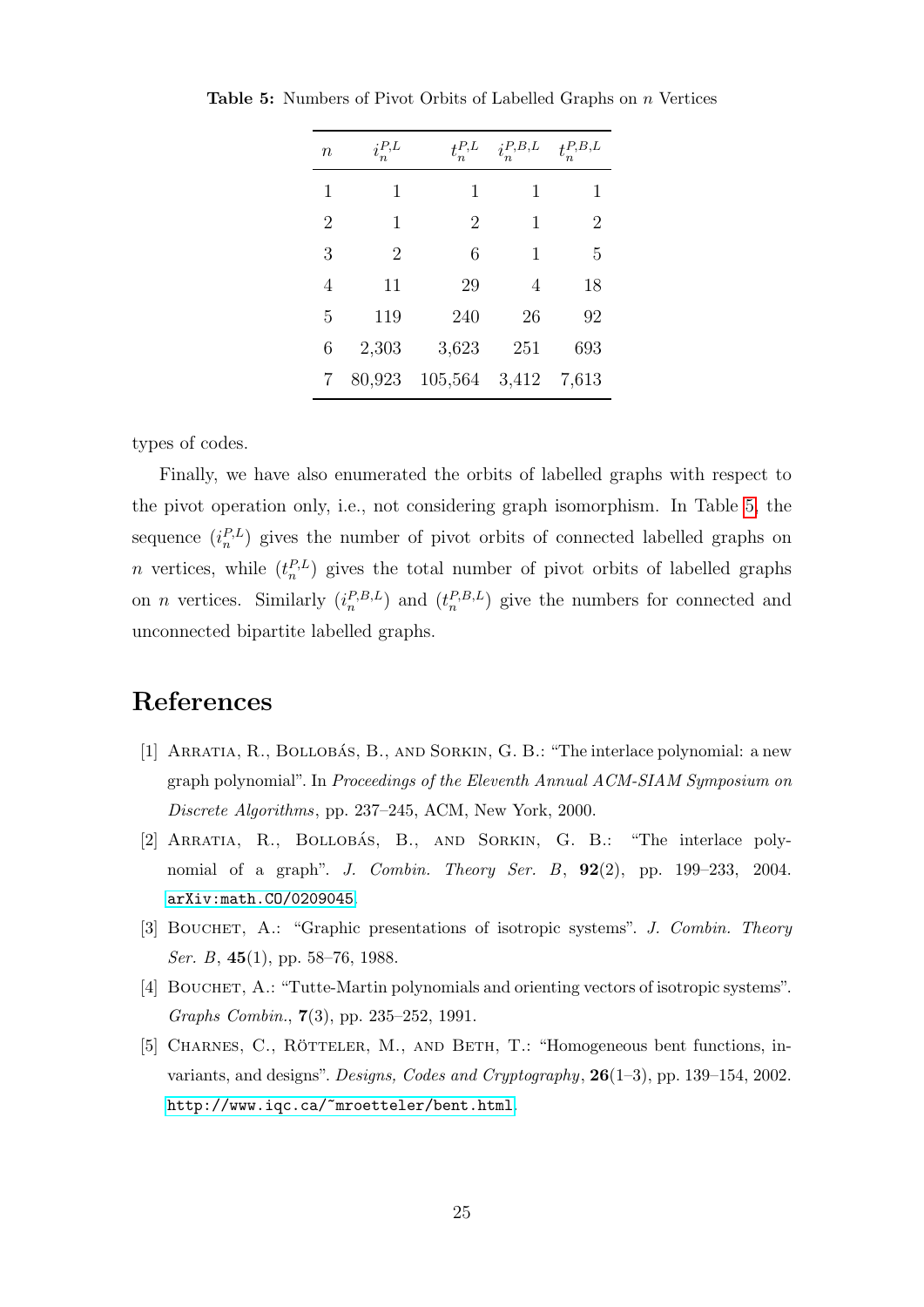- <span id="page-25-12"></span>[6] Danielsen, L. E.: On Self-Dual Quantum Codes, Graphs, and Boolean Functions. Master's thesis, Department of Informatics, University of Bergen, Norway, March 2005. [arXiv:quant-ph/0503236](http://arxiv.org/pdf/quant-ph/0503236).
- <span id="page-25-11"></span>[7] Danielsen, L. E. and Parker, M. G.: "On the classification of all self-dual additive codes over GF(4) of length up to 12", 2005. To appear in J. Comb. Theory Ser. A. [arXiv:math.CO/0504522](http://arxiv.org/pdf/math.CO/0504522).
- <span id="page-25-7"></span>[8] Fon-der Flaas, D. G.: "On local complementations of graphs". In Combinatorics (Eger, 1987), volume 52 of Colloq. Math. Soc. János Bolyai, pp. 257–266, North-Holland, Amsterdam, 1988.
- <span id="page-25-14"></span>[9] Fripertinger, H. and Kerber, A.: "Isometry classes of indecomposable linear codes". In Applied algebra, algebraic algorithms and error-correcting codes, volume 948 of Lecture Notes in Comput. Sci., pp. 194–204, Springer-Verlag, Berlin, 1995.
- <span id="page-25-8"></span>[10] Glynn, D. G.: "On self-dual quantum codes and graphs", 2002. Submitted to Electron. J. Combin. <http://homepage.mac.com/dglynn/.Public/SD-G3.pdf>.
- <span id="page-25-9"></span>[11] Hein, M., Eisert, J., and Briegel, H. J.: "Multi-party entanglement in graph states". Phys. Rev. A,  $69(6)$ , p. 062 311, 2004. [arXiv:quant-ph/0307130](http://arxiv.org/pdf/quant-ph/0307130).
- <span id="page-25-13"></span><span id="page-25-5"></span>[12] McKay, B. D.: nauty User's Guide. 2003. <http://cs.anu.edu.au/~bdm/nauty/>.
- [13] MONAGHAN, J. AND SARMIENTO, I.: "Properties of the interlace polynomial via isotropic systems". <http://academics.smcvt.edu/jellis-monaghan/#Papers>.
- <span id="page-25-10"></span>[14] Parker, M. G. and Rijmen, V.: "The quantum entanglement of binary and bipolar sequences". In Sequences and Their Applications – SETA'01, Discrete Math. Theor. Comput. Sci., pp. 296–309, Springer-Verlag, London, 2002. [arXiv:quant](http://arxiv.org/pdf/quant-ph/0107106)[ph/0107106](http://arxiv.org/pdf/quant-ph/0107106).
- <span id="page-25-2"></span>[15] Riera, C. and Parker, M. G.: "Generalised bent criteria for Boolean functions (I)", 2004. Accepted for IEEE Trans. Inform. Theory. [arXiv:cs.IT/0502049](http://arxiv.org/pdf/cs.IT/0502049).
- <span id="page-25-6"></span>[16] RIERA, C. AND PARKER, M. G.: "On pivot orbits of boolean functions". In Optimal Codes and Related Topics, Pamporovo, Bulgaria, 2005. [http://www.ii.uib.no/](http://www.ii.uib.no/~matthew/octalk4.pdf) [~matthew/octalk4.pdf](http://www.ii.uib.no/~matthew/octalk4.pdf).
- <span id="page-25-1"></span>[17] Riera, C. and Parker, M. G.: "Spectral interpretations of the interlace polynomial", 2005. Proceedings of the Workshop on Coding and Cryptography (WCC). <http://www.ii.uib.no/~matthew/WCC7.pdf>.
- <span id="page-25-4"></span>[18] Riera, C., Petrides, G., and Parker, M. G.: "Generalised bent criteria for Boolean functions (II)", 2004. [arXiv:cs.IT/0502050](http://arxiv.org/pdf/cs.IT/0502050).
- <span id="page-25-3"></span>[19] Rothaus, O. S.: "On "bent" functions". J. Comb. Theory Ser. A, 20(3), pp. 300–305, 1976.
- <span id="page-25-0"></span>[20] Van den Nest, M. and De Moor, B.: "Edge-local equivalence of graphs".